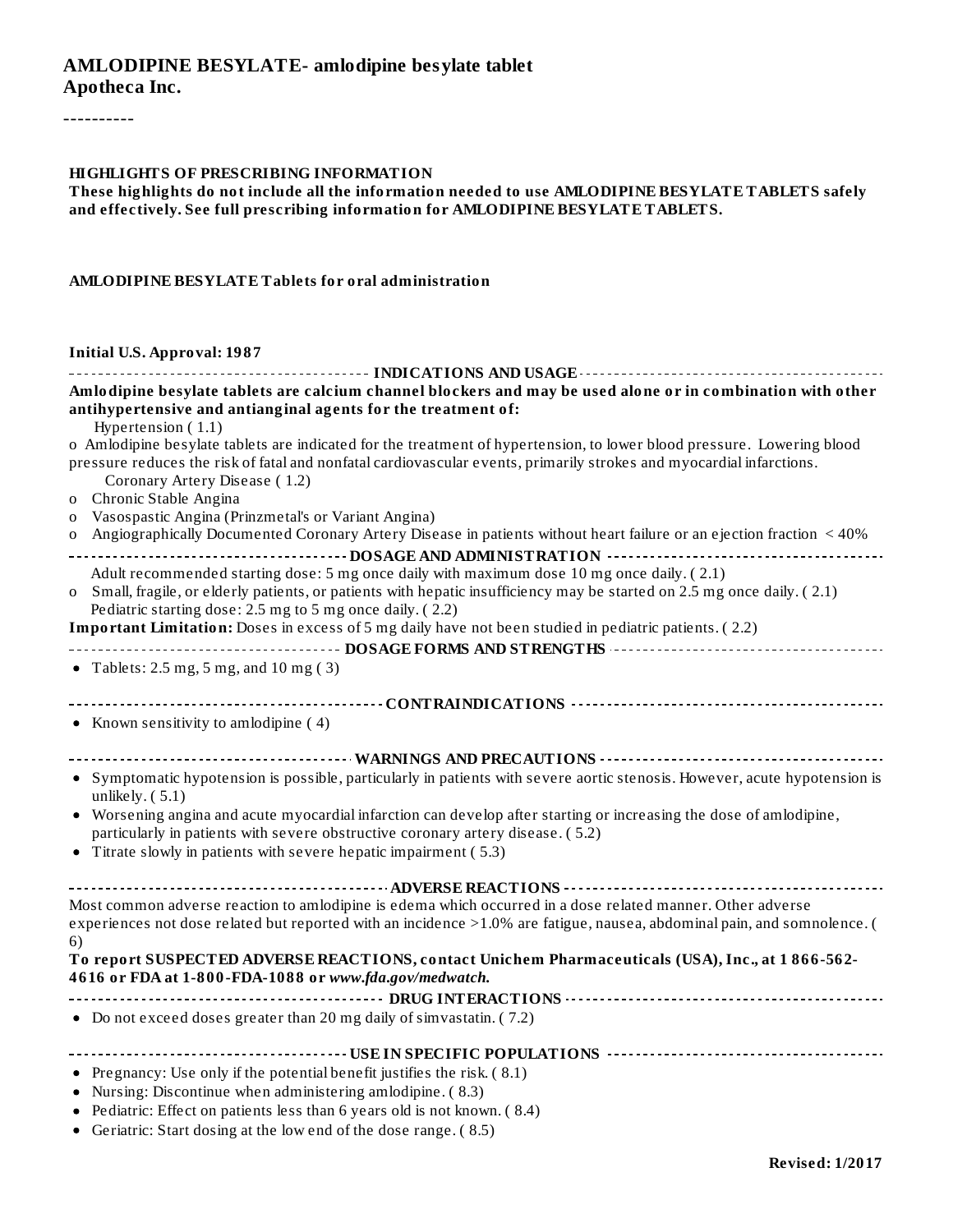#### **FULL PRESCRIBING INFORMATION: CONTENTS\* 1 INDICATIONS AND USAGE** 1.1 Hypertension 1.2 Coronary Artery Disease (CAD) **2 DOSAGE AND ADMINISTRATION** 2.1 Adults 2.2 Chlidren **3 DOSAGE FORMS AND STRENGTHS 4 CONTRAINDICATIONS 5 WARNINGS AND PRECAUTIONS** 5.1 Hypotension 5.2 Increased Angina or Myocardial Infarction 5.3 Patients with Hepatic Failure **6 ADVERSE REACTIONS** 6.1 Clinical Trials Experience 6.2 Postmarketing Experience **7 DRUG INTERACTIONS** 7.1 Impact of Other Drugs on Amlodipine 7.2 Impact of Amlodipine on Other Drugs **8 USE IN SPECIFIC POPULATIONS** 8.1 Pregnancy 8.3 Nursing Mothers 8.4 Pediatric Use 8.5 Geriatric Use **10 OVERDOSAGE 11 DESCRIPTION 12 CLINICAL PHARMACOLOGY** 12.1 Mechanism of Action 12.2 Pharmacodynamics 12.3 Pharmacokinetics 12.4 Pediatric Patients **13 NONCLINICAL TOXICOLOGY** 13.1 Carcinogenesis, Mutagenesis, Impairment of Fertility **14 CLINICAL STUDIES** 14.1 Effects in Hypertension 14.2 Effects in Chronic Stable Angina 14.3 Effects in Vasospastic Angina 14.4 Effects in Documented Coronary Artery Disease 14.5 Studies in Patients with Heart Failure **16 HOW SUPPLIED/STORAGE AND HANDLING** 16.1 How Supplied 16.2 Storage

\* Sections or subsections omitted from the full prescribing information are not listed.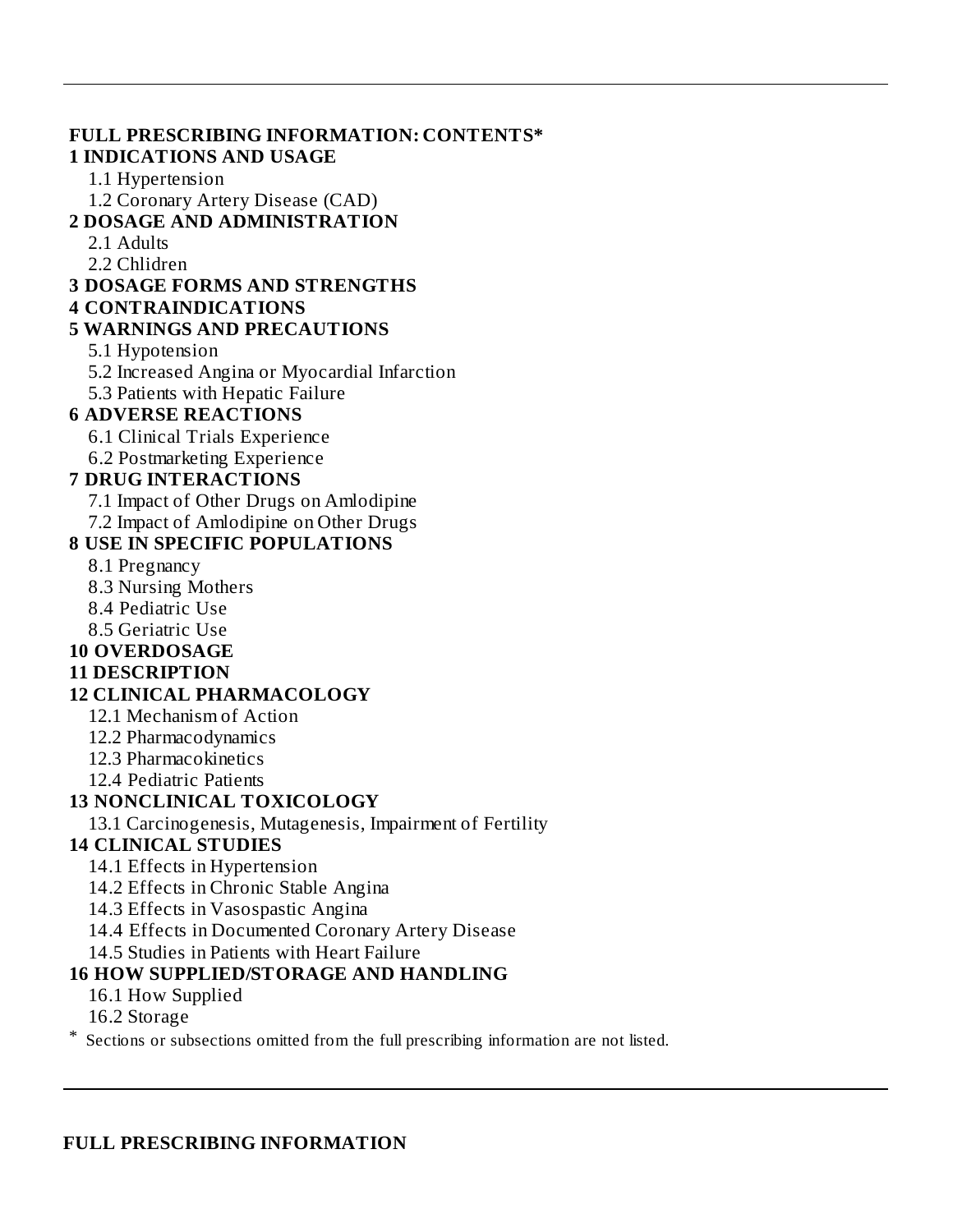# **1 INDICATIONS AND USAGE**

# **1.1 Hypertension**

Amlodipine besylate tablets are indicated for the treatment of hypertension, to lower blood pressure. Lowering blood pressure reduces the risk of fatal and nonfatal cardiovascular events, primarily strokes and myocardial infarctions. These benefits have been seen in controlled trials of antihypertensive drugs from a wide variety of pharmacologic classes including amlodipine besylate tablets.

Control of high blood pressure should be part of comprehensive cardiovascular risk management, including, as appropriate, lipid control, diabetes management, antithrombotic therapy, smoking cessation, exercise, and limited sodium intake. Many patients will require more than one drug to achieve blood pressure goals. For specific advice on goals and management, see published guidelines, such as those of the National High Blood Pressure Education Program's Joint National Committee on Prevention, Detection, Evaluation, and Treatment of High Blood Pressure (JNC).

Numerous antihypertensive drugs, from a variety of pharmacologic classes and with different mechanisms of action, have been shown in randomized controlled trials to reduce cardiovascular morbidity and mortality, and it can be concluded that it is blood pressure reduction, and not some other pharmacologic property of the drugs, that is largely responsible for those benefits. The largest and most consistent cardiovascular outcome benefit has been a reduction in the risk of stroke, but reductions in myocardial infarction and cardiovascular mortality also have been seen regularly.

Elevated systolic or diastolic pressure causes increased cardiovascular risk, and the absolute risk increase per mm Hg is greater at higher blood pressures, so that even modest reductions of severe hypertension can provide substantial benefit. Relative risk reduction from blood pressure reduction is similar across populations with varying absolute risk, so the absolute benefit is greater in patients who are at higher risk independent of their hypertension (for example, patients with diabetes or hyperlipidemia), and such patients would be expected to benefit from more aggressive treatment to a lower blood pressure goal.

Some antihypertensive drugs have smaller blood pressure effects (as monotherapy) in black patients, and many antihypertensive drugs have additional approved indications and effects (e.g., on angina, heart failure, or diabetic kidney disease). These considerations may guide selection of therapy.

Amlodipine besylate tablets may be used alone or in combination with other antihypertensive agents.

# **1.2 Coronary Artery Dis eas e (CAD)**

# Chronic Stable Angina

Amlodipine besylate tablets are indicated for the symptomatic treatment of chronic stable angina. Amlodipine besylate tablets may be used alone or in combination with other antianginal agents.

# Vasospastic Angina (Prinzmetal's or Variant Angina)

Amlodipine besylate tablets are indicated for the treatment of confirmed or suspected vasospastic angina. Amlodipine besylate tablets may be used as monotherapy or in combination with other antianginal agents.

# Angiographically Documented CAD

In patients with recently documented CAD by angiography and without heart failure or an ejection fraction <40%, amlodipine besylate tablets are indicated to reduce the risk of hospitalization for angina and to reduce the risk of a coronary revascularization procedure.

# **2 DOSAGE AND ADMINISTRATION**

# **2.1 Adults**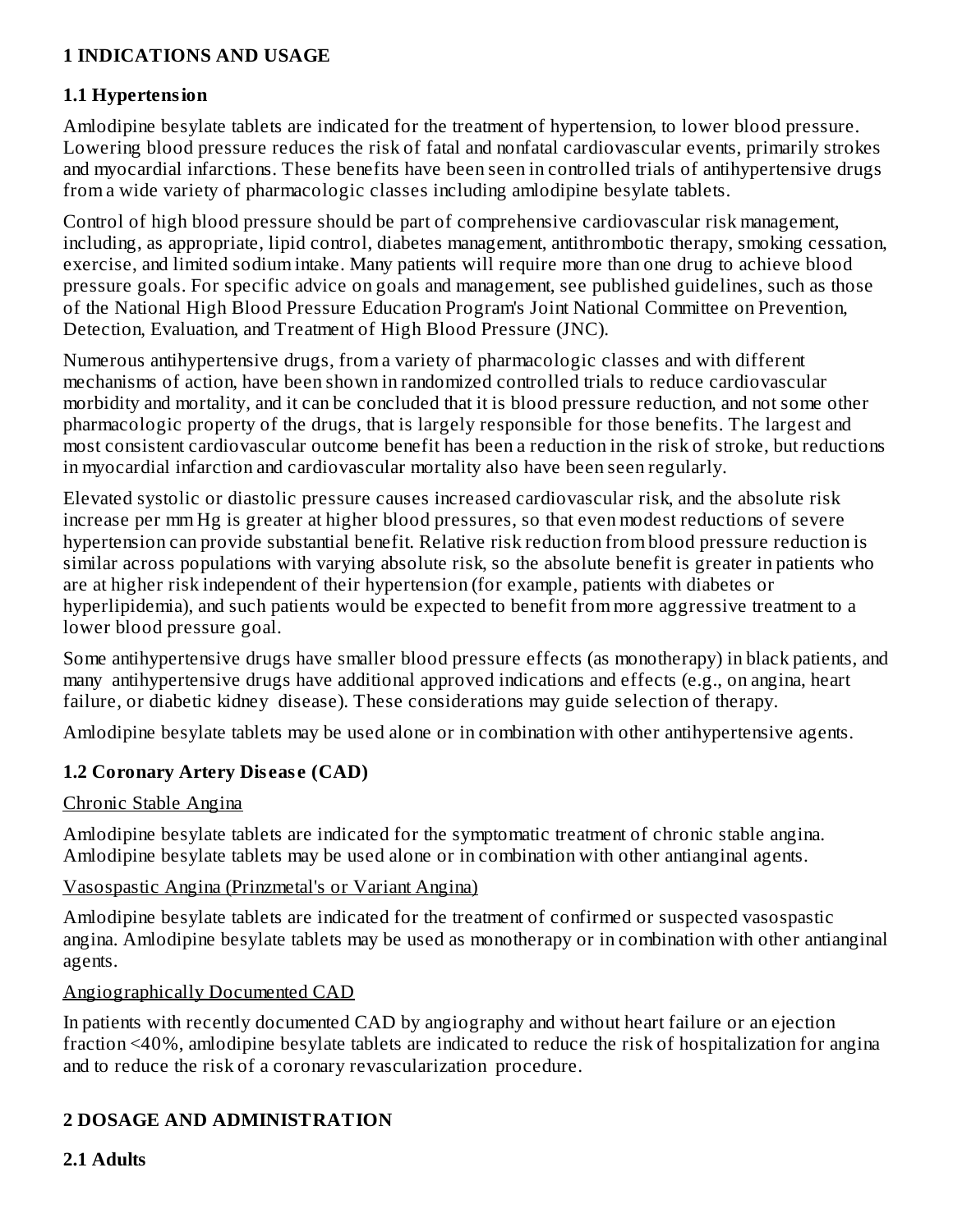The usual initial antihypertensive oral dose of amlodipine besylate tablets are 5 mg once daily, and the maximum dose is 10 mg once daily.

Small, fragile, or elderly patients, or patients with hepatic insufficiency may be started on 2.5 mg once daily and this dose may be used when adding amlodipine besylate tablets to other antihypertensive therapy.

Adjust dosage according to blood pressure goals. In general, wait 7 to 14 days between titration steps. Titrate more rapidly, however, if clinically warranted, provided the patient is assessed frequently.

*Angina*: The recommended dose for chronic stable or vasospastic angina is 5–10 mg, with the lower dose suggested in the elderly and in patients with hepatic insufficiency. Most patients will require 10 mg for adequate effect.

*Coronary artery disease*: The recommended dose range for patients with coronary artery disease is 5–10 mg once daily. In clinical studies, the majority of patients required 10 mg *[see Clinical Studies (14.4)].*

### **2.2 Chlidren**

The effective antihypertensive oral dose in pediatric patients ages 6–17 years is 2.5 mg to 5 mg once daily. Doses in excess of 5 mg daily have not been studied in pediatric patients *[see Clinical Pharmacology (12.4), Clinical Studies (14.1)]* .

### **3 DOSAGE FORMS AND STRENGTHS**

Tablets: 2.5 mg White to off-white round flat faced bevelled edged tablets debossed with 'U' on one side and '241' on the other side.

Tablets: 5 mg White to off-white round flat faced bevelled edged tablets debossed with 'U' on one side and '242 on the other side.

Tablets: 10 mg White to off-white round flat faced bevelled edged tablets debossed with 'U' on one side and '243 on the other side

# **4 CONTRAINDICATIONS**

Amlodipine besylate tablets are contraindicated in patients with known sensitivity to amlodipine.

#### **5 WARNINGS AND PRECAUTIONS**

#### **5.1 Hypotension**

Symptomatic hypotension is possible, particularly in patients with severe aortic stenosis. Because of the gradual onset of action, acute hypotension is unlikely.

#### **5.2 Increas ed Angina or Myocardial Infarction**

Worsening angina and acute myocardial infarction can develop after starting or increasing the dose of amlodipine, particularly in patients with severe obstructive coronary artery disease.

#### **5.3 Patients with Hepatic Failure**

Because amlodipine is extensively metabolized by the liver and the plasma elimination half-life (t  $_{1/2}$ ) is 56 hours in patients with impaired hepatic function, titrate slowly when administering amlodipine to patients with severe hepatic impairment.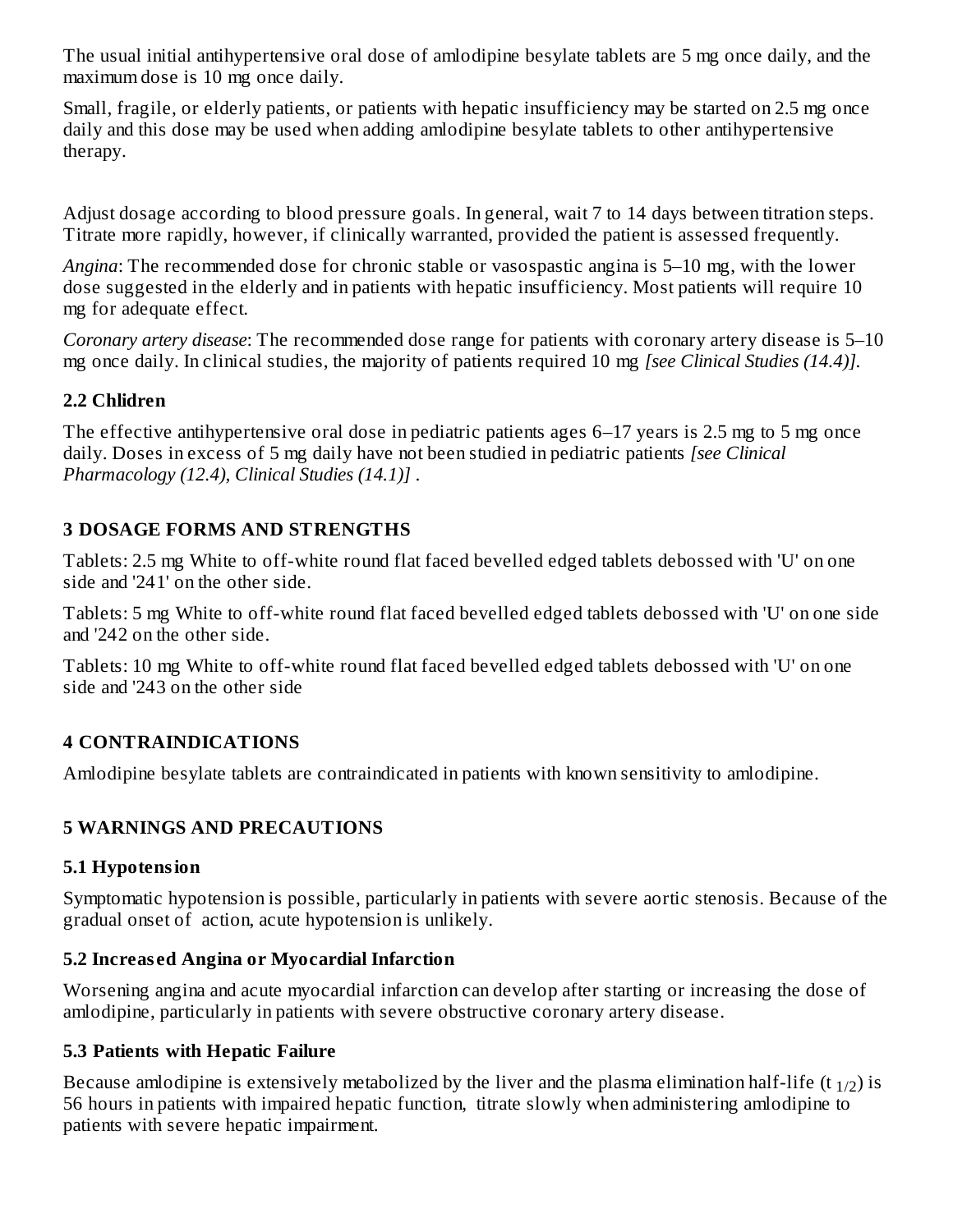### **6 ADVERSE REACTIONS**

# **6.1 Clinical Trials Experience**

Because clinical trials are conducted under widely varying conditions, adverse reaction rates observed in the clinical trials of a drug cannot be directly compared to rates in the clinical trials of another drug and may not reflect the rates observed in practice.

Amlodipine has been evaluated for safety in more than 11,000 patients in U.S. and foreign clinical trials. In general, treatment with amlodipine was well-tolerated at doses up to 10 mg daily. Most adverse reactions reported during therapy with amlodipine were of mild or moderate severity. In controlled clinical trials directly comparing amlodipine ( $N=1730$ ) at doses up to 10 mg to placebo ( $N=1250$ ), discontinuation of amlodipine because of adverse reactions was required in only about 1.5% of patients and was not significantly different from placebo (about 1%). The most commonly reported side effects more frequent than placebo are reflected in the table below. The incidence (%) of side effects that occurred in a dose related manner are as follows:

|                  |                                                 |     | Amlodipine              |         |
|------------------|-------------------------------------------------|-----|-------------------------|---------|
|                  | $\vert 2.5 \text{ mg} \vert 5 \text{ mg} \vert$ |     | $10 \text{ mg}$         | Placebo |
|                  |                                                 |     | $N = 275N = 296N = 268$ | $N=520$ |
| Edema            | $1.8\,$                                         | 3.0 | 10.8                    | 0.6     |
| <b>Dizziness</b> | $1.1\,$                                         | 3.4 | 3.4                     | 1.5     |
| Flushing         | 0.7                                             | 1.4 | 2.6                     | 0.0     |
| Palpitation      | 0.7                                             | 1.4 | 4.5                     | 0.6     |

Other adverse reactions that were not clearly dose related but were reported with an incidence greater than 1.0% in placebo-controlled clinical trials include the following:

|                | Amlodipine $(\%)$<br>$(N=1730)$ | Placebo $(\%)$<br>$(N=1250)$ |
|----------------|---------------------------------|------------------------------|
| Fatigue        | 4.5                             | 2.8                          |
| Nausea         | 2.9                             | 1.9                          |
| Abdominal Pain | 1.6                             | 0.3                          |
| Somnolence     | 1.4                             | 0.6                          |

For several adverse experiences that appear to be drug and dose related, there was a greater incidence in women than men associated with amlodipine treatment as shown in the following table:

|              | Amlodipine | Placebo<br>Male = $\%$<br>Female=% $Male=$ =% |           |                   |
|--------------|------------|-----------------------------------------------|-----------|-------------------|
|              |            |                                               |           | $Female=$ %       |
|              | $(N=1218)$ | $(N=512)$                                     | $(N=914)$ | $(N=336)$         |
| Edema        | 5.6        | 14.6                                          | 1.4       | 5.1               |
| Flushing     | 1.5        | 4.5                                           | 0.3       | 0.9               |
| Palpitations | 1.4        | 3.3                                           | 0.9       | $\vert 0.9 \vert$ |
| Somnolence   | 1.3        | 1.6                                           | 0.8       | 0.3               |

The following events occurred in <1% but >0.1% of patients in controlled clinical trials or under conditions of open trials or marketing experience where a causal relationship is uncertain; they are listed to alert the physician to a possible relationship: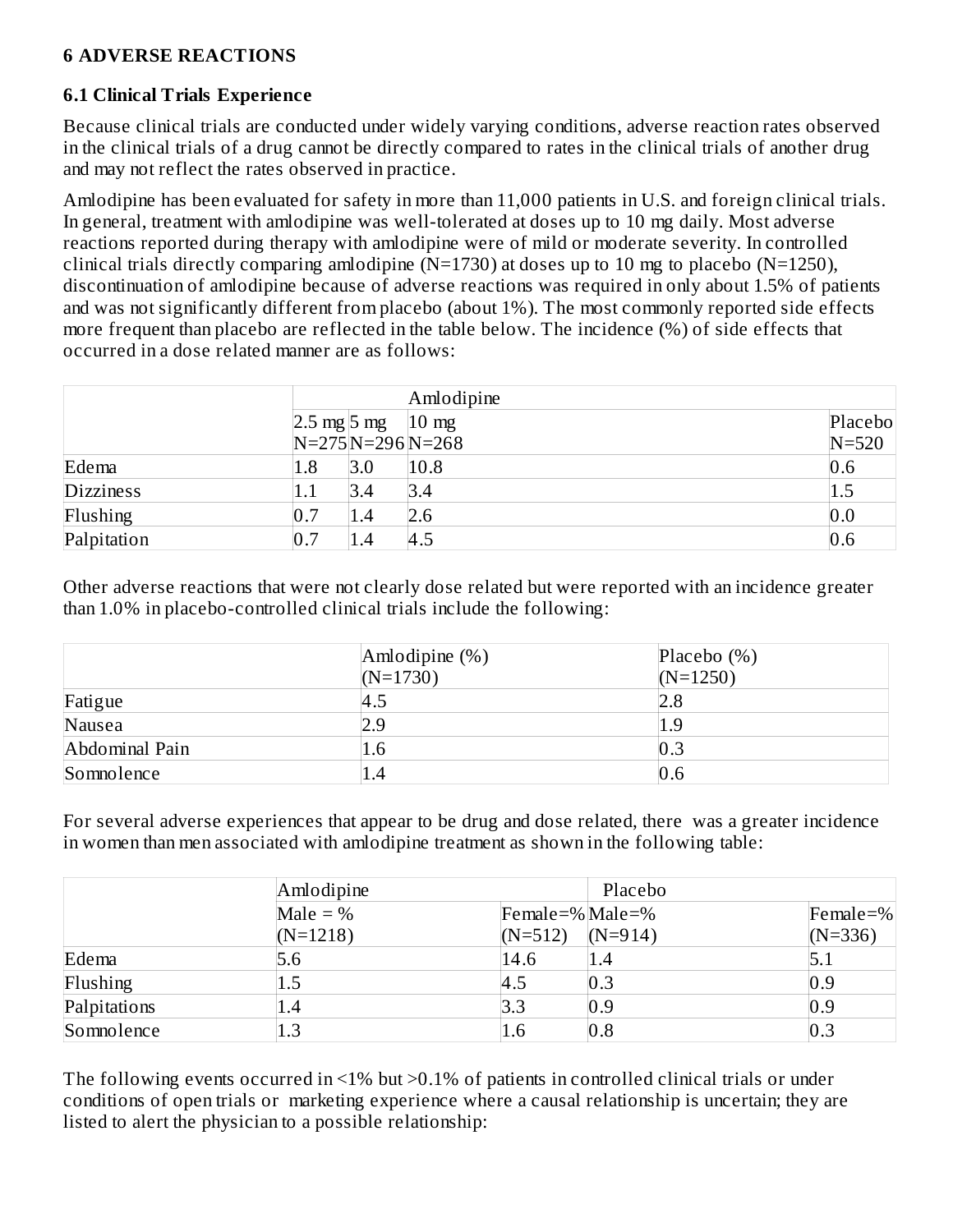**Cardiovas cular:** arrhythmia (including ventricular tachycardia and atrial fibrillation), bradycardia, chest pain, peripheral ischemia, syncope, tachycardia, vasculitis.

**Central and Peripheral Nervous System:** hypoesthesia, neuropathy peripheral, paresthesia, tremor, vertigo.

Gastrointestinal: anorexia, constipation, dysphagia, diarrhea, flatulence, pancreatitis, vomiting, gingival hyperplasia.

**General:** allergic reaction, asthenia, <sup>1</sup>back pain, hot flushes, malaise, pain, rigors, weight gain, weight decrease.

**Musculoskeletal System:** arthralgia, arthrosis, muscle cramps, <sup>1</sup> myalgia.

**Psychiatric:** sexual dysfunction (male <sup>1</sup> and female), insomnia, nervousness, depression, abnormal dreams, anxiety, depersonalization.

**Respiratory System:** dyspnea, <sup>1</sup>epistaxis.

 ${\bf Skin}$  and  ${\bf Appendix:}$  angioedema, erythema multiforme, pruritus, <sup>1</sup> rash, <sup>1</sup>rash erythematous, rash maculopapular.

**Special Sens es:** abnormal vision, conjunctivitis, diplopia, eye pain, tinnitus.

**Urinary System:** micturition frequency, micturition disorder, nocturia.

**Autonomic Nervous System:** dry mouth, sweating increased.

**Metabolic and Nutritional:** hyperglycemia, thirst.

**Hemopoietic:** leukopenia, purpura, thrombocytopenia.

 $1$  These events occurred in less than  $1\%$  in placebo-controlled trials, but the incidence of these side effects was between 1% and 2% in all multiple dose studies.

Amlodipine therapy has not been associated with clinically significant changes in routine laboratory tests. No clinically relevant changes were noted in serum potassium, serum glucose, total triglycerides, total cholesterol, HDL cholesterol, uric acid, blood urea nitrogen, or creatinine.

In the CAMELOT and PREVENT studies *[see Clinical Studies (14.4)]* , the adverse event profile was similar to that reported previously (see above), with the most common adverse event being peripheral edema.

# **6.2 Postmarketing Experience**

Because these reactions are reported voluntarily from a population of uncertain size, it is not always possible to reliably estimate their frequency or establish a causal relationship to drug exposure.

The following postmarketing event has been reported infrequently where a causal relationship is uncertain: gynecomastia. In postmarketing experience, jaundice and hepatic enzyme elevations (mostly consistent with cholestasis or hepatitis), in some cases severe enough to require hospitalization, have been reported in association with use of amlodipine.

Postmarketing reporting has also revealed a possible association between extrapyramidal disorder and amlodipine.

Amlodipine has been used safely in patients with chronic obstructive pulmonary disease, wellcompensated congestive heart failure, coronary artery disease, peripheral vascular disease, diabetes mellitus, and abnormal lipid profiles.

# **7 DRUG INTERACTIONS**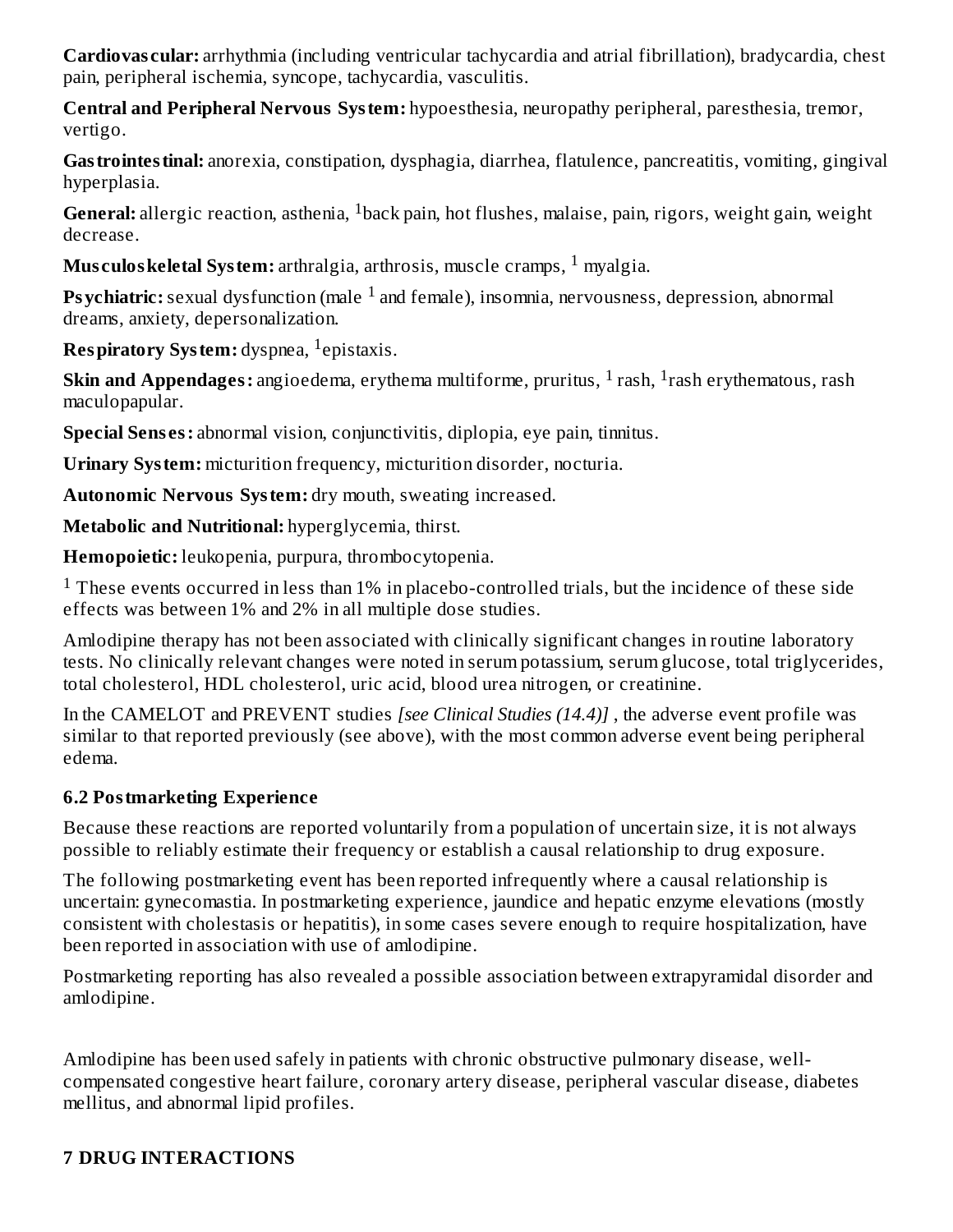# **7.1 Impact of Other Drugs on Amlodipine**

### *CYP3A Inhibitors*

Co-administration with CYP3A inhibitors (moderate and strong) results in increased systemic exposure to amlodipine and may require dose reduction. Monitor for symptoms of hypotension and edema when amlodipine is co-administered with CYP3A inhibitors to determine the need for dose adjustment *[see Clinical Pharmacology (12.3)]* .

### *CYP3A Inducers*

No information is available on the quantitative effects of CYP3A inducers on amlodipine. Blood pressure should be closely monitored when amlodipine is co-administered with CYP3A inducers.

# *Sildenafil*

Monitor for hypotension when sildenafil is co-administered with amlodipine *[see Clinical Pharmacology (12.2)]* .

# **7.2 Impact of Amlodipine on Other Drugs**

### *Simvastatin*

Co-administration of simvastatin with amlodipine increases the systemic exposure of simvastatin. Limit the dose of simvastatin in patients on amlodipine to 20 mg daily *[see Clinical Pharmacology (12.3)]* .

### *Immunosuppressants*

Amlodipine may increase the systemic exposure of cyclosporine or tacrolimus when co-administered. Frequent monitoring of trough blood levels of cyclosporine and tacrolimus is recommended and adjust the dose when appropriate *[see Clinical Pharmacology (12.3)]* .

# **8 USE IN SPECIFIC POPULATIONS**

# **8.1 Pregnancy**

# Pregnancy Category C

There are no adequate and well-controlled studies in pregnant women. Amlodipine should be used during pregnancy only if the potential benefit justifies the risk to the fetus.

No evidence of teratogenicity or other embryo/fetal toxicity was found when pregnant rats and rabbits were treated orally with amlodipine maleate at doses up to 10 mg amlodipine/kg/day (respectively, 8 times <sup>2</sup> and 23 times <sup>2</sup> the maximum recommended human dose of 10 mg on a mg/m  $2$ basis) during their respective periods of major organogenesis. However, litter size was significantly decreased (by about 50%) and the number of intrauterine deaths was significantly increased (about 5-fold) in rats receiving amlodipine maleate at a dose equivalent to 10 mg amlodipine/kg/day for 14 days before mating and throughout mating and gestation. Amlodipine maleate has been shown to prolong both the gestation period and the duration of labor in rats at this dose.

 $2$ Based on patient weight of 50 kg.

# **8.3 Nursing Mothers**

It is not known whether amlodipine is excreted in human milk. In the absence of this information, it is recommended that nursing be discontinued while amlodipine is administered.

# **8.4 Pediatric Us e**

Amlodipine (2.5 to 5 mg daily) is effective in lowering blood pressure in patients 6 to 17 years *[see Clinical Studies (14.1)]* . Effect of amlodipine on blood pressure in patients less than 6 years of age is not known.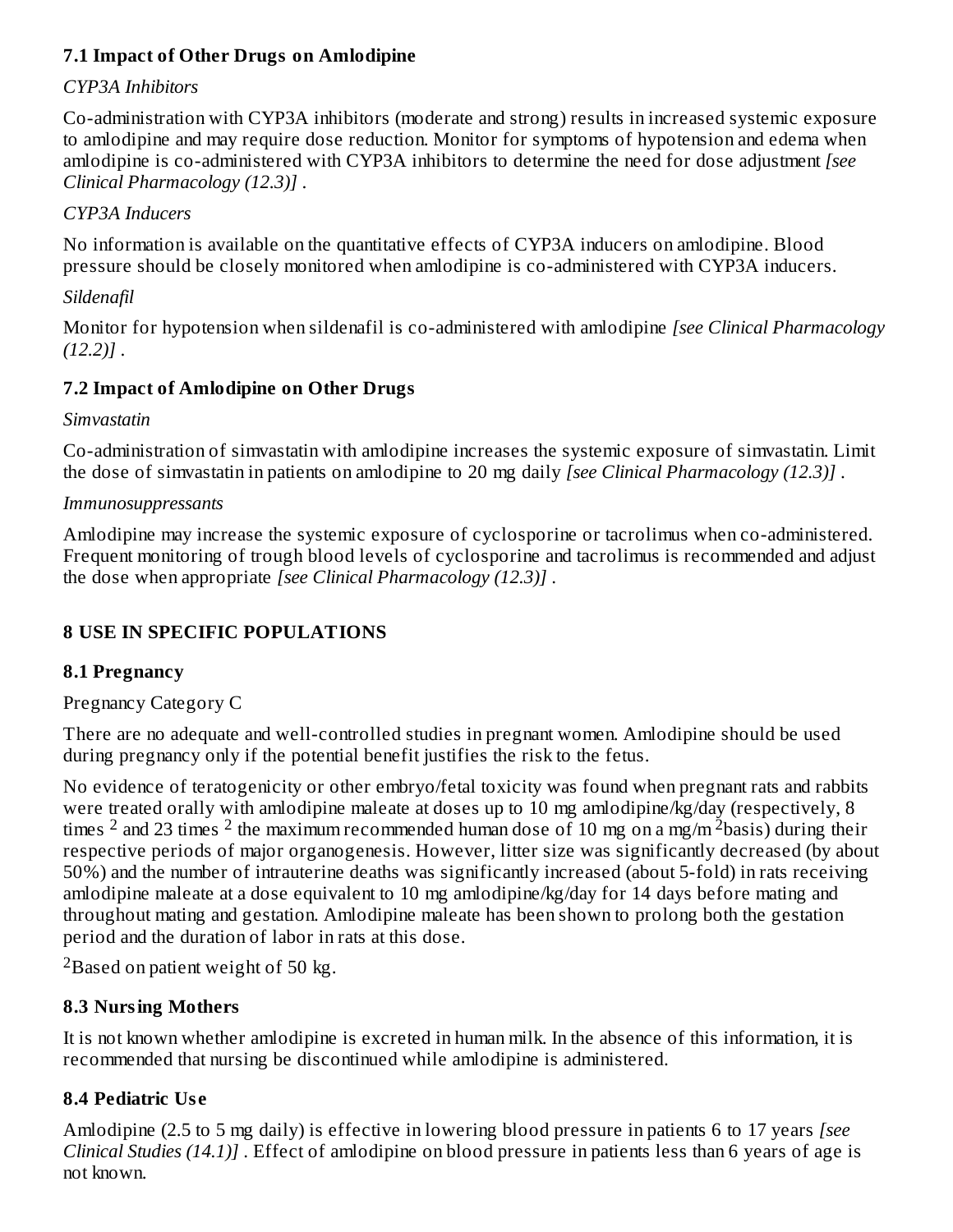### **8.5 Geriatric Us e**

Clinical studies of amlodipine did not include sufficient numbers of subjects aged 65 and over to determine whether they respond differently from younger subjects. Other reported clinical experience has not identified differences in responses between the elderly and younger patients. In general, dose selection for an elderly patient should be cautious, usually starting at the low end of the dosing range, reflecting the greater frequency of decreased hepatic, renal, or cardiac function, and of concomitant disease or other drug therapy. Elderly patients have decreased clearance of amlodipine with a resulting increase of AUC of approximately 40–60%, and a lower initial dose may be required *[see Dosage and Administration (2.1)]* .

### **10 OVERDOSAGE**

Overdosage might be expected to cause excessive peripheral vasodilation with marked hypotension and possibly a reflex tachycardia. In humans, experience with intentional overdosage of amlodipine is limited.

Single oral doses of amlodipine maleate equivalent to 40 mg amlodipine/kg and 100 mg amlodipine/kg in mice and rats, respectively, caused deaths. Single oral amlodipine maleate doses equivalent to 4 or more mg amlodipine/kg or higher in dogs (11 or more times the maximum recommended human dose on a mg/m  $\frac{1}{2}$ basis) caused a marked peripheral vasodilation and hypotension.

If massive overdose should occur, initiate active cardiac and respiratory monitoring. Frequent blood pressure measurements are essential. Should hypotension occur, provide cardiovascular support including elevation of the extremities and the judicious administration of fluids. If hypotension remains unresponsive to these conservative measures, consider administration of vasopressors (such as phenylephrine) with attention to circulating volume and urine output. As amlodipine is highly protein bound, hemodialysis is not likely to be of benefit.

# **11 DESCRIPTION**

Amlodipine besylate, USP is the besylate salt of amlodipine, a long-acting calcium channel blocker.

Amlodipine besylate, USP is chemically described as  $3$ -Ethyl-5-methyl  $(\pm)$ -2- $(2$ aminoethoxy)methyl] 4-(2-chlorophenyl)-1,4-dihydro-6-methyl-3,5 pyridinedicarboxylate, monobenzenesulphonate. Its molecular formula is C  $_{20}$ H  $_{25}$ ClN  $_{2}$ O  $_{5}$ •C  $_{6}$ H  $_{6}$ O  $_{3}$ S and its structural formula is: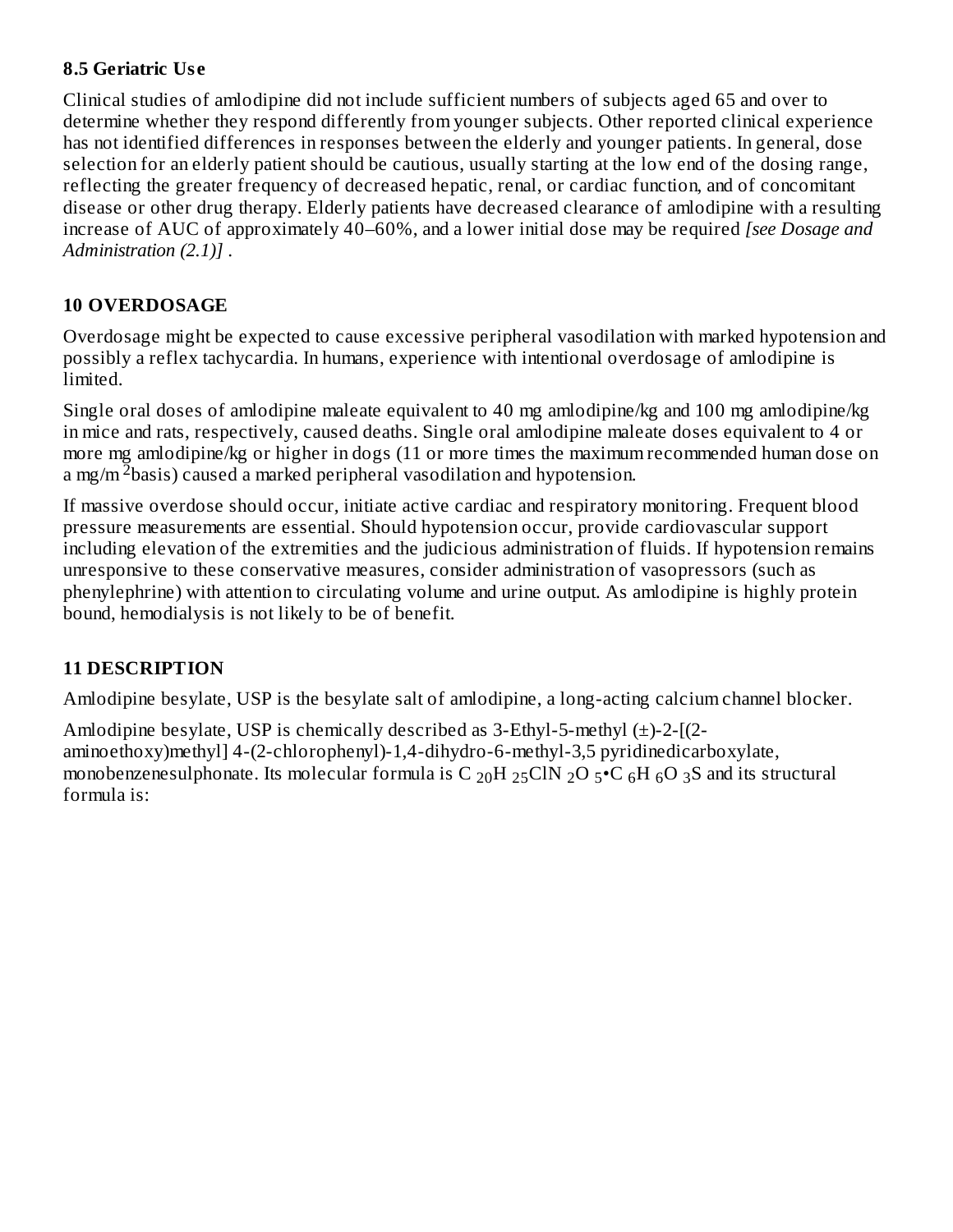

Amlodipine besylate, USP is a white crystalline powder with a molecular weight of 567.1. It is slightly soluble in water and sparingly soluble in ethanol. Amlodipine besylate Tablets are formulated as white tablets equivalent to 2.5, 5, and 10 mg of amlodipine for oral administration. In addition to the active ingredient, amlodipine besylate, USP, each tablet contains the following inactive ingredients: microcrystalline cellulose, dibasic calcium phosphate anhydrous, sodium starch glycolate, and magnesium stearate.

# **12 CLINICAL PHARMACOLOGY**

#### **12.1 Mechanism of Action**

Amlodipine is a dihydropyridine calcium antagonist (calcium ion antagonist or slow-channel blocker) that inhibits the transmembrane influx of calcium ions into vascular smooth muscle and cardiac muscle. Experimental data suggest that amlodipine binds to both dihydropyridine and nondihydropyridine binding sites. The contractile processes of cardiac muscle and vascular smooth muscle are dependent upon the movement of extracellular calcium ions into these cells through specific ion channels. Amlodipine inhibits calcium ion influx across cell membranes selectively, with a greater effect on vascular smooth muscle cells than on cardiac muscle cells. Negative inotropic effects can be detected *in vitro* but such effects have not been seen in intact animals at therapeutic doses. Serum calcium concentration is not affected by amlodipine. Within the physiologic pH range, amlodipine is an ionized compound (pKa=8.6), and its kinetic interaction with the calcium channel receptor is characterized by a gradual rate of association and dissociation with the receptor binding site, resulting in a gradual onset of effect.

Amlodipine is a peripheral arterial vasodilator that acts directly on vascular smooth muscle to cause a reduction in peripheral vascular resistance and reduction in blood pressure.

The precise mechanisms by which amlodipine relieves angina have not been fully delineated, but are thought to include the following:

Exertional Angina: In patients with exertional angina, amlodipine reduces the total peripheral resistance (afterload) against which the heart works and reduces the rate pressure product, and thus myocardial oxygen demand, at any given level of exercise.

Vasospastic Angina: Amlodipine has been demonstrated to block constriction and restore blood flow in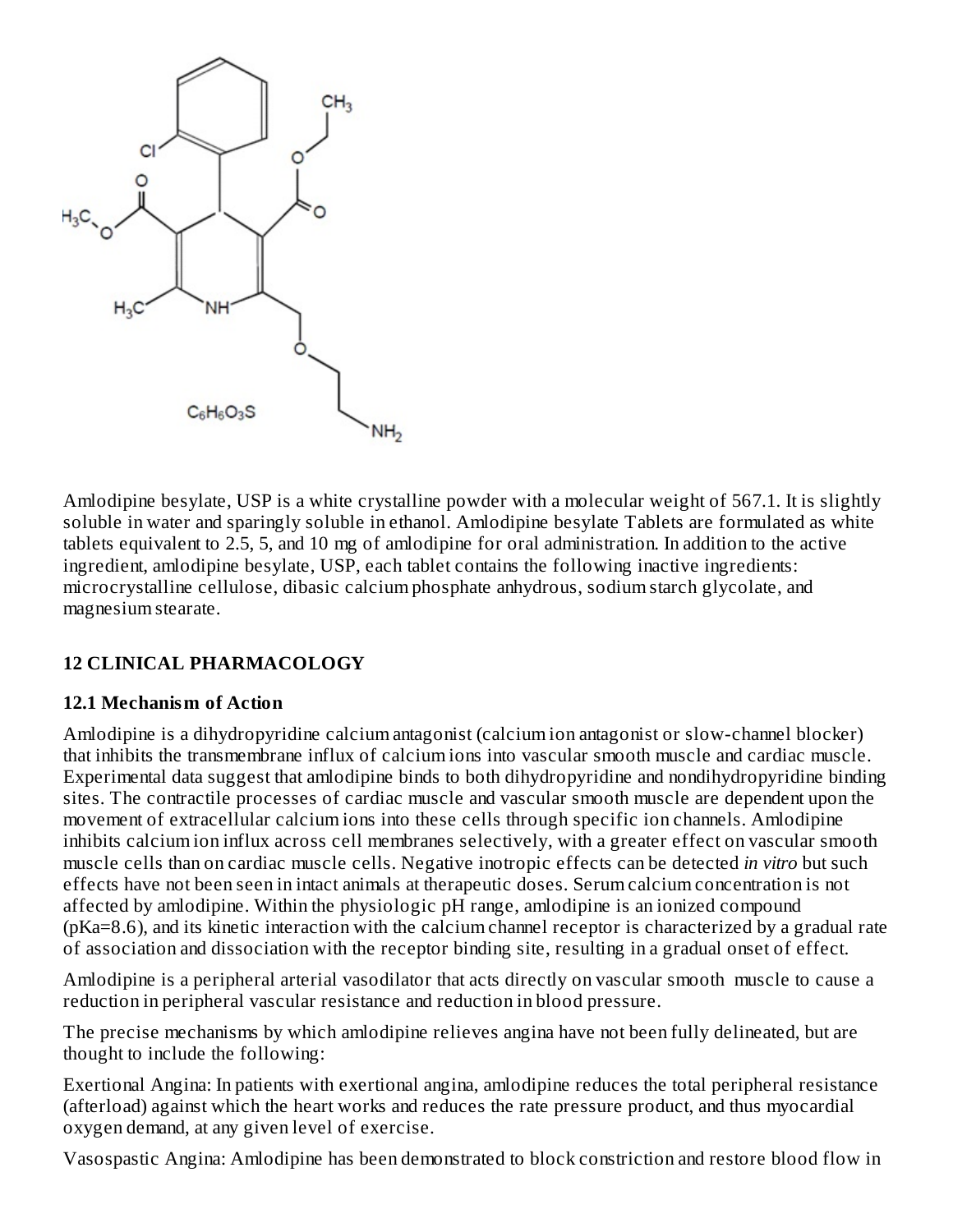coronary arteries and arterioles in response to calcium, potassium epinephrine, serotonin, and thromboxane A2 analog in experimental animal models and in human coronary vessels *in vitro*. This inhibition of coronary spasm is responsible for the effectiveness of amlodipine in vasospastic (Prinzmetal's or variant) angina.

# **12.2 Pharmacodynamics**

Hemodynamics: Following administration of therapeutic doses to patients with hypertension, amlodipine produces vasodilation resulting in a reduction of supine and standing blood pressures. These decreases in blood pressure are not accompanied by a significant change in heart rate or plasma catecholamine levels with chronic dosing. Although the acute intravenous administration of amlodipine decreases arterial blood pressure and increases heart rate in hemodynamic studies of patients with chronic stable angina, chronic oral administration of amlodipine in clinical trials did not lead to clinically significant changes in heart rate or blood pressures in normotensive patients with angina.

With chronic once daily oral administration, antihypertensive effectiveness is maintained for at least 24 hours. Plasma concentrations correlate with effect in both young and elderly patients. The magnitude of reduction in blood pressure with amlodipine is also correlated with the height of pretreatment elevation; thus, individuals with moderate hypertension (diastolic pressure 105–114 mmHg) had about a 50% greater response than patients with mild hypertension (diastolic pressure 90–104 mmHg). Normotensive subjects experienced no clinically significant change in blood pressures (+1/–2 mmHg).

In hypertensive patients with normal renal function, therapeutic doses of amlodipine resulted in a decrease in renal vascular resistance and an increase in glomerular filtration rate and effective renal plasma flow without change in filtration fraction or proteinuria.

As with other calcium channel blockers, hemodynamic measurements of cardiac function at rest and during exercise (or pacing) in patients with normal ventricular function treated with amlodipine have generally demonstrated a small increase in cardiac index without significant influence on dP/dt or on left ventricular end diastolic pressure or volume. In hemodynamic studies, amlodipine has not been associated with a negative inotropic effect when administered in the therapeutic dose range to intact animals and man, even when co-administered with beta-blockers to man. Similar findings, however, have been observed in normal or well-compensated patients with heart failure with agents possessing significant negative inotropic effects.

Electrophysiologic Effects: Amlodipine does not change sinoatrial nodal function or atrioventricular conduction in intact animals or man. In patients with chronic stable angina, intravenous administration of 10 mg did not significantly alter A-H and H-V conduction and sinus node recovery time after pacing. Similar results were obtained in patients receiving amlodipine and concomitant beta-blockers. In clinical studies in which amlodipine was administered in combination with beta-blockers to patients with either hypertension or angina, no adverse effects on electrocardiographic parameters were observed. In clinical trials with angina patients alone, Amlodipine therapy did not alter electrocardiographic intervals or produce higher degrees of AV blocks.

# **Drug interactions**

*Sildenafil*: When amlodipine and sildenafil were used in combination, each agent independently exerted its own blood pressure lowering effect *[see Drug Interactions (7.1)]* .

# **12.3 Pharmacokinetics**

After oral administration of therapeutic doses of amlodipine, absorption produces peak plasma concentrations between 6 and 12 hours. Absolute bioavailability has been estimated to be between 64 and 90%. The bioavailability of amlodipine is not altered by the presence of food.

Amlodipine is extensively (about 90%) converted to inactive metabolites via hepatic metabolism with 10% of the parent compound and 60% of the metabolites excreted in the urine. *Ex vivo* studies have shown that approximately 93% of the circulating drug is bound to plasma proteins in hypertensive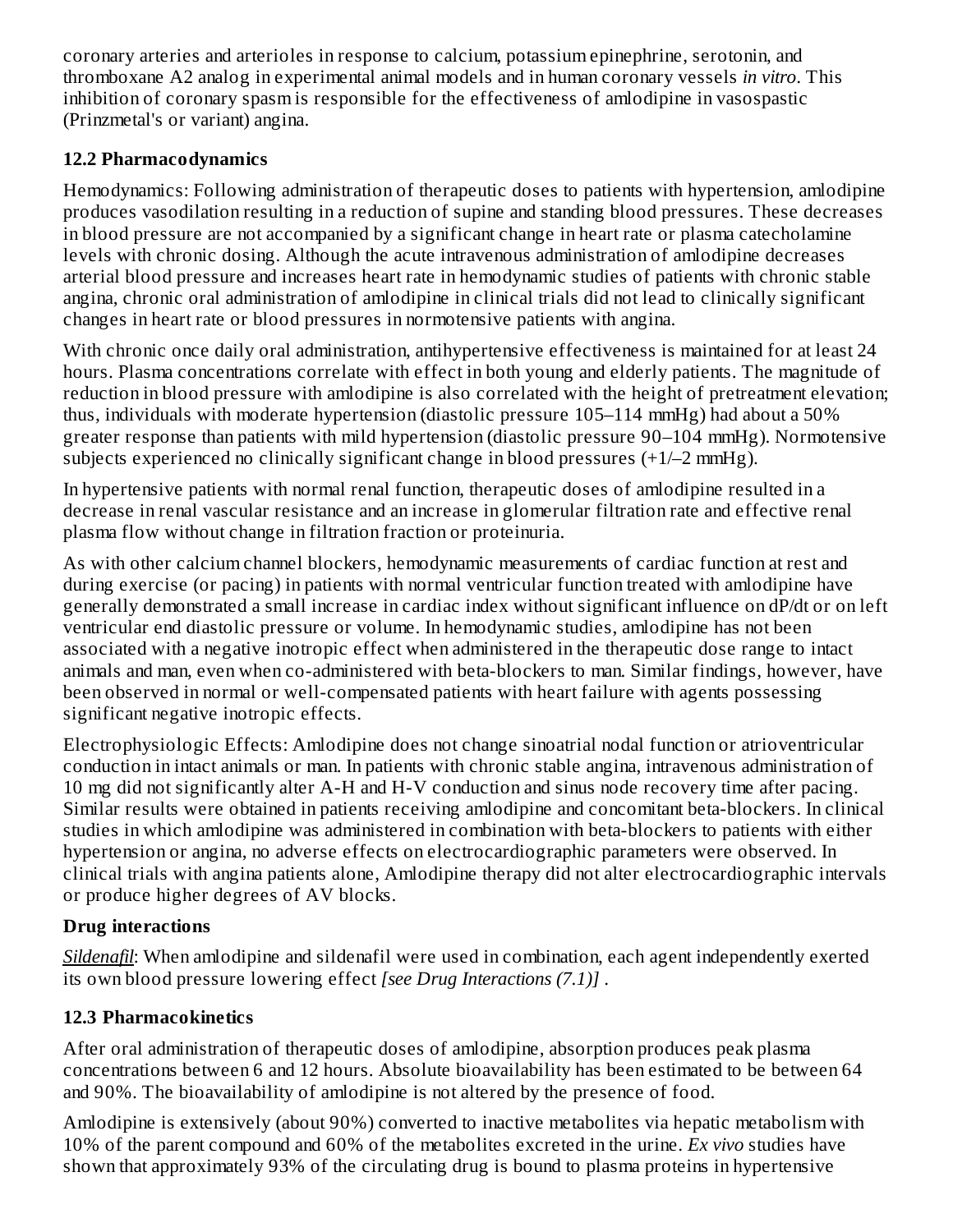patients. Elimination from the plasma is biphasic with a terminal elimination half-life of about 30–50 hours. Steady-state plasma levels of amlodipine are reached after 7 to 8 days of consecutive daily dosing.

The pharmacokinetics of amlodipine are not significantly influenced by renal impairment. Patients with renal failure may therefore receive the usual initial dose.

Elderly patients and patients with hepatic insufficiency have decreased clearance of amlodipine with a resulting increase in AUC of approximately 40–60%, and a lower initial dose may be required. A similar increase in AUC was observed in patients with moderate to severe heart failure.

### **Drug interactions**

In vitro data indicate that amlodipine has no effect on the human plasma protein binding of digoxin, phenytoin, warfarin, and indomethacin.

# Impact of other drugs on amlodipine

Co-administered cimetidine, magnesium-and aluminum hydroxide antacids, sildenafil, and grapefruit juice have no impact on the exposure to amlodipine.

*CYP3A inhibitors*: Co-administration of a 180 mg daily dose of diltiazem with 5 mg amlodipine in elderly hypertensive patients resulted in a 60% increase in amlodipine systemic exposure. Erythromycin co-administration in healthy volunteers did not significantly change amlodipine systemic exposure. However, strong inhibitors of CYP3A (e.g., itraconazole, clarithromycin) may increase the plasma concentrations of amlodipine to a greater extent *[see Drug Interactions (7.1)]* .

# Impact of amlodipine on other drugs

Co-administered amlodipine does not affect the exposure to atorvastatin, digoxin, ethanol and the warfarin prothrombin response time.

*Simvastatin*: Co-administration of multiple doses of 10 mg of amlodipine with 80 mg simvastatin resulted in a 77% increase in exposure to simvastatin compared to simvastatin alone *[see Drug Interactions (7.2)]* .

*Cyclosporine*: A prospective study in renal transplant patients (N=11) showed on an average of 40% increase in trough cyclosporine levels when concomitantly treated with amlodipine *[see Drug Interactions (7.2)]* .

*Tacrolimus*: A prospective study in healthy Chinese volunteers (N=9) with CYP3A5 expressers showed a 2.5-to 4-fold increase in tacrolimus exposure when concomitantly administered with amlodipine compared to tacrolimus alone. This finding was not observed in CYP3A5 non-expressers ( $N= 6$ ). However, a 3-fold increase in plasma exposure to tacrolimus in a renal transplant patient (CYP3A5 nonexpresser) upon initiation of amlodipine for the treatment of post-transplant hypertension resulting in reduction of tacrolimus dose has been reported. Irrespective of the CYP3A5 genotype status, the possibility of an interaction cannot be excluded with these drugs *[see Drug Interactions (7.2)]* .

# **12.4 Pediatric Patients**

Sixty-two hypertensive patients aged 6 to 17 years received doses of amlodipine between 1.25 mg and 20 mg. Weight-adjusted clearance and volume of distribution were similar to values in adults.

# **13 NONCLINICAL TOXICOLOGY**

# **13.1 Carcinogenesis, Mutagenesis, Impairment of Fertility**

Rats and mice treated with amlodipine maleate in the diet for up to two years, at concentrations calculated to provide daily dosage levels of 0.5, 1.25, and 2.5 amlodipine mg/kg/day, showed no evidence of a carcinogenic effect of the drug. For the mouse, the highest dose was, on a mg/m<sup>2</sup> basis,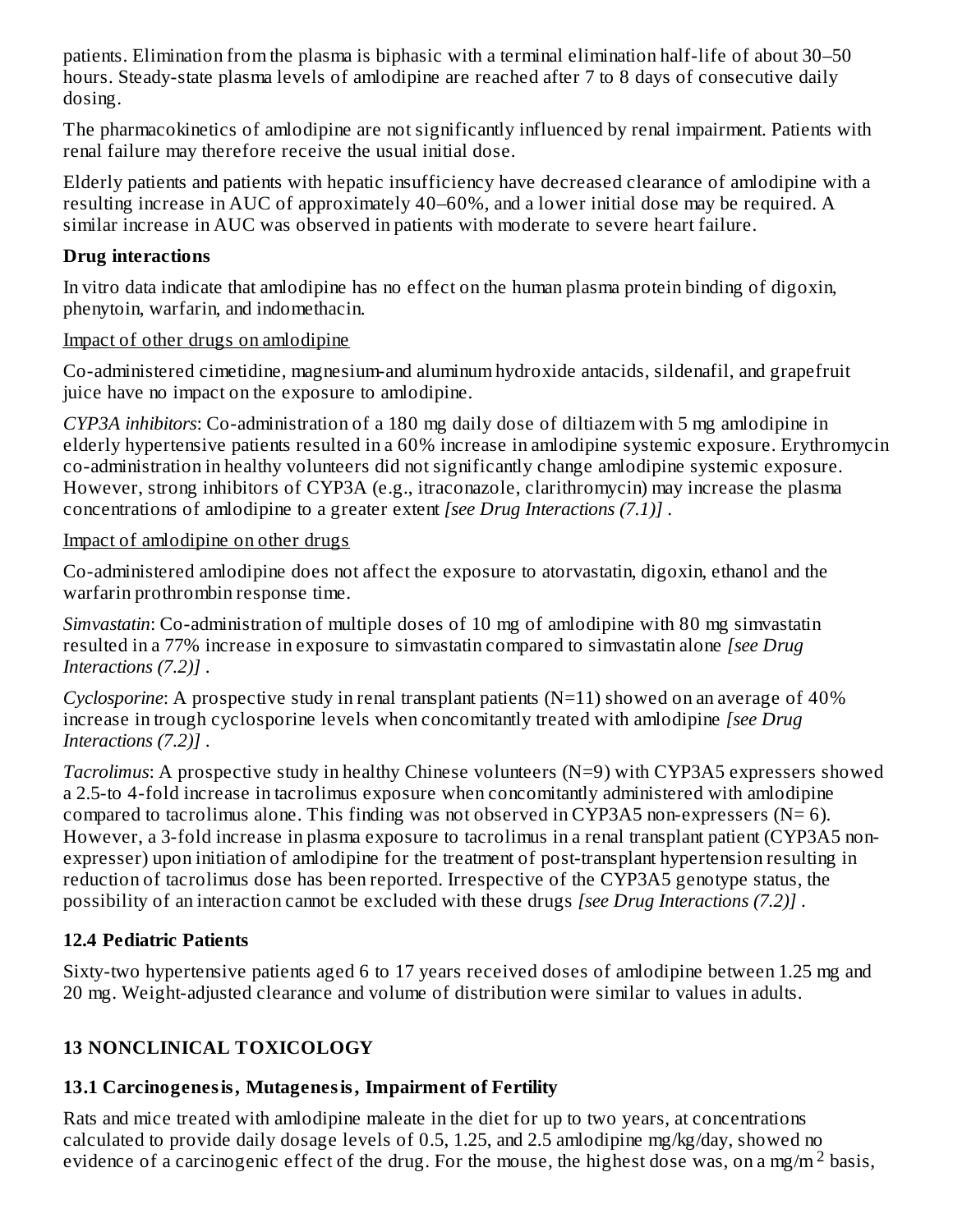similar to the maximum recommended human dose of 10 mg amlodipine/day.  $3$  For the rat, the highest dose was, on a mg/m  $^2$  basis, about twice the maximum recommended human dose.  $^3$ 

Mutagenicity studies conducted with amlodipine maleate revealed no drug related effects at either the gene or chromosome level.

There was no effect on the fertility of rats treated orally with amlodipine maleate (males for 64 days and females for 14 days prior to mating) at doses up to 10 mg amlodipine/kg/day (8 times the maximum recommended human dose  $3$  of 10 mg/day on a mg/m<sup>2</sup> basis).

 $3$ Based on patient weight of 50  $kg$ 

# **14 CLINICAL STUDIES**

### **14.1 Effects in Hypertension**

### **Adult Patients**

The antihypertensive efficacy of amlodipine has been demonstrated in a total of 15 double-blind, placebo-controlled, randomized studies involving 800 patients on amlodipine and 538 on placebo. Once daily administration produced statistically significant placebo-corrected reductions in supine and standing blood pressures at 24 hours postdose, averaging about 12/6 mmHg in the standing position and 13/7 mmHg in the supine position in patients with mild to moderate hypertension. Maintenance of the blood pressure effect over the 24-hour dosing interval was observed, with little difference in peak and trough effect. Tolerance was not demonstrated in patients studied for up to 1 year. The 3 parallel, fixed dose, dose response studies showed that the reduction in supine and standing blood pressures was dose-related within the recommended dosing range. Effects on diastolic pressure were similar in young and older patients. The effect on systolic pressure was greater in older patients, perhaps because of greater baseline systolic pressure. Effects were similar in black patients and in white patients.

#### **Pediatric Patients**

Two hundred sixty-eight hypertensive patients aged 6 to 17 years were randomized first to amlodipine 2.5 or 5 mg once daily for 4 weeks and then randomized again to the same dose or to placebo for another 4 weeks. Patients receiving 2.5 mg or 5 mg at the end of 8 weeks had significantly lower systolic blood pressure than those secondarily randomized to placebo. The magnitude of the treatment effect is difficult to interpret, but it is probably less than 5 mmHg systolic on the 5 mg dose and 3.3 mmHg systolic on the 2.5 mg dose. Adverse events were similar to those seen in adults.

# **14.2 Effects in Chronic Stable Angina**

The effectiveness of 5–10 mg/day of amlodipine in exercise-induced angina has been evaluated in 8 placebo-controlled, double-blind clinical trials of up to 6 weeks duration involving 1038 patients (684 Amlodipine, 354 placebo) with chronic stable angina. In 5 of the 8 studies, significant increases in exercise time (bicycle or treadmill) were seen with the 10 mg dose. Increases in symptom-limited exercise time averaged 12.8% (63 sec) for amlodipine 10 mg, and averaged 7.9% (38 sec) for amlodipine 5 mg. Amlodipine 10 mg also increased time to 1 mm ST segment deviation in several studies and decreased angina attack rate. The sustained efficacy of amlodipine in angina patients has been demonstrated over long-term dosing. In patients with angina, there were no clinically significant reductions in blood pressures (4/1 mmHg) or changes in heart rate (+0.3 bpm).

# **14.3 Effects in Vasospastic Angina**

In a double-blind, placebo-controlled clinical trial of 4 weeks duration in 50 patients, amlodipine therapy decreased attacks by approximately 4/week compared with a placebo decrease of approximately 1/week (p<0.01). Two of 23 amlodipine and 7 of 27 placebo patients discontinued from the study due to lack of clinical improvement.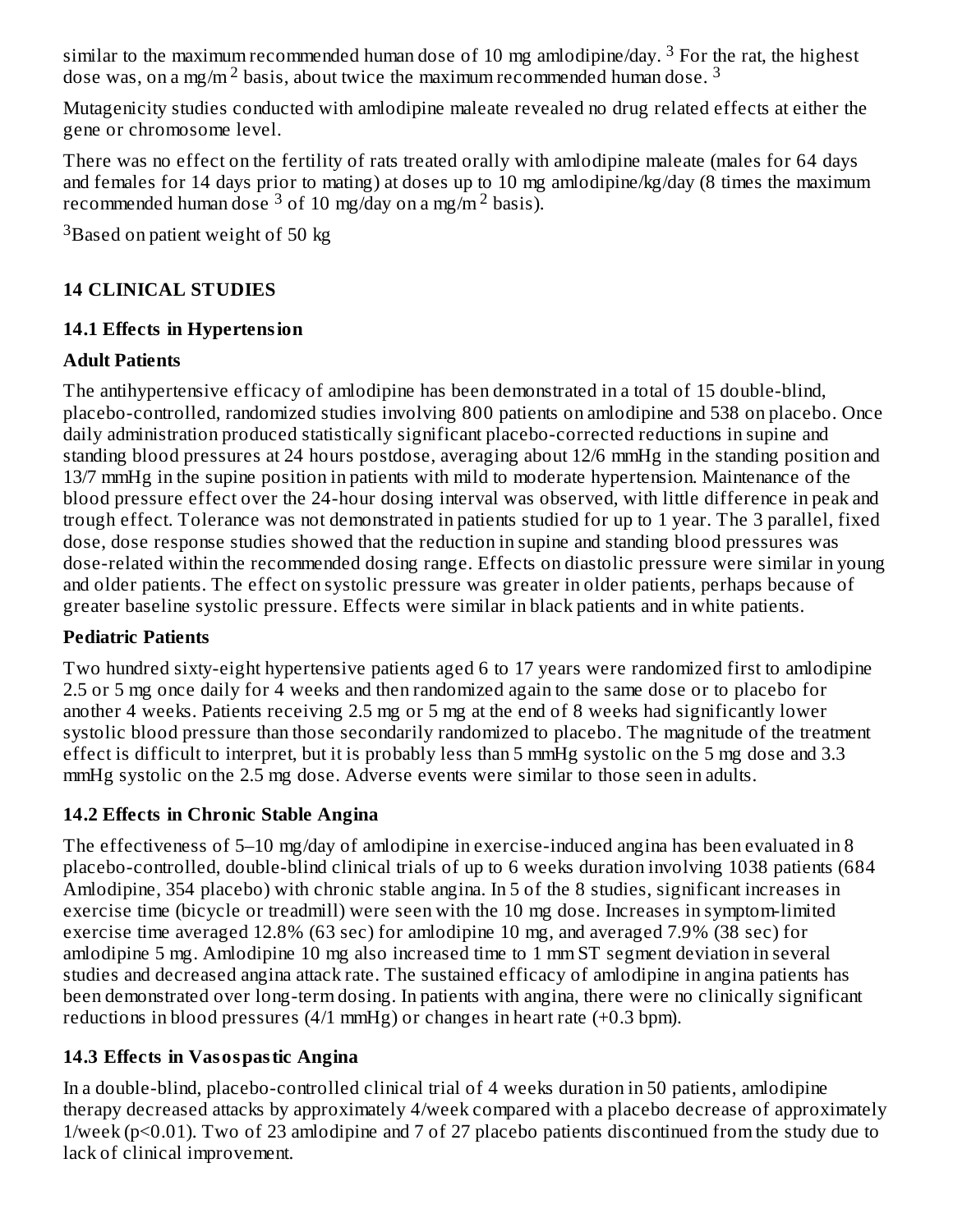### **14.4 Effects in Documented Coronary Artery Dis eas e**

In PREVENT, 825 patients with angiographically documented coronary artery disease were randomized to amlodipine (5–10 mg once daily) or placebo and followed for 3 years. Although the study did not show significance on the primary objective of change in coronary luminal diameter as assessed by quantitative coronary angiography, the data suggested a favorable outcome with respect to fewer hospitalizations for angina and revascularization procedures in patients with CAD.

CAMELOT enrolled 1318 patients with CAD recently documented by angiography, without left main coronary disease and without heart failure or an ejection fraction <40%. Patients (76% males, 89% Caucasian, 93% enrolled at US sites, 89% with a history of angina, 52% without PCI, 4% with PCI and no stent, and 44% with a stent) were randomized to double-blind treatment with either amlodipine (5–10 mg once daily) or placebo in addition to standard care that included aspirin (89%), statins (83%), betablockers (74%), nitroglycerin (50%), anti-coagulants (40%), and diuretics (32%), but excluded other calcium channel blockers. The mean duration of follow-up was 19 months. The primary endpoint was the time to first occurrence of one of the following events: hospitalization for angina pectoris, coronary revascularization, myocardial infarction, cardiovascular death, resuscitated cardiac arrest, hospitalization for heart failure, stroke/TIA, or peripheral vascular disease. A total of 110 (16.6%) and 151 (23.1%) first events occurred in the amlodipine and placebo groups, respectively, for a hazard ratio of 0.691 (95% CI: 0.540–0.884,  $p = 0.003$ ). The primary endpoint is summarized in Figure 1 below. The outcome of this study was largely derived from the prevention of hospitalizations for angina and the prevention of revascularization procedures (see Table 1). Effects in various subgroups are shown in Figure 2.

In an angiographic substudy (n=274) conducted within CAMELOT, there was no significant difference between amlodipine and placebo on the change of atheroma volume in the coronary artery as assessed by intravascular ultrasound



**Figure 1 - Kaplan-Meier Analysis of Composite Clinical Outcomes for amlodipine versus Placebo**

**Figure 2 – Effects on Primary Endpoint of amlodipine versus Placebo across Sub-Groups**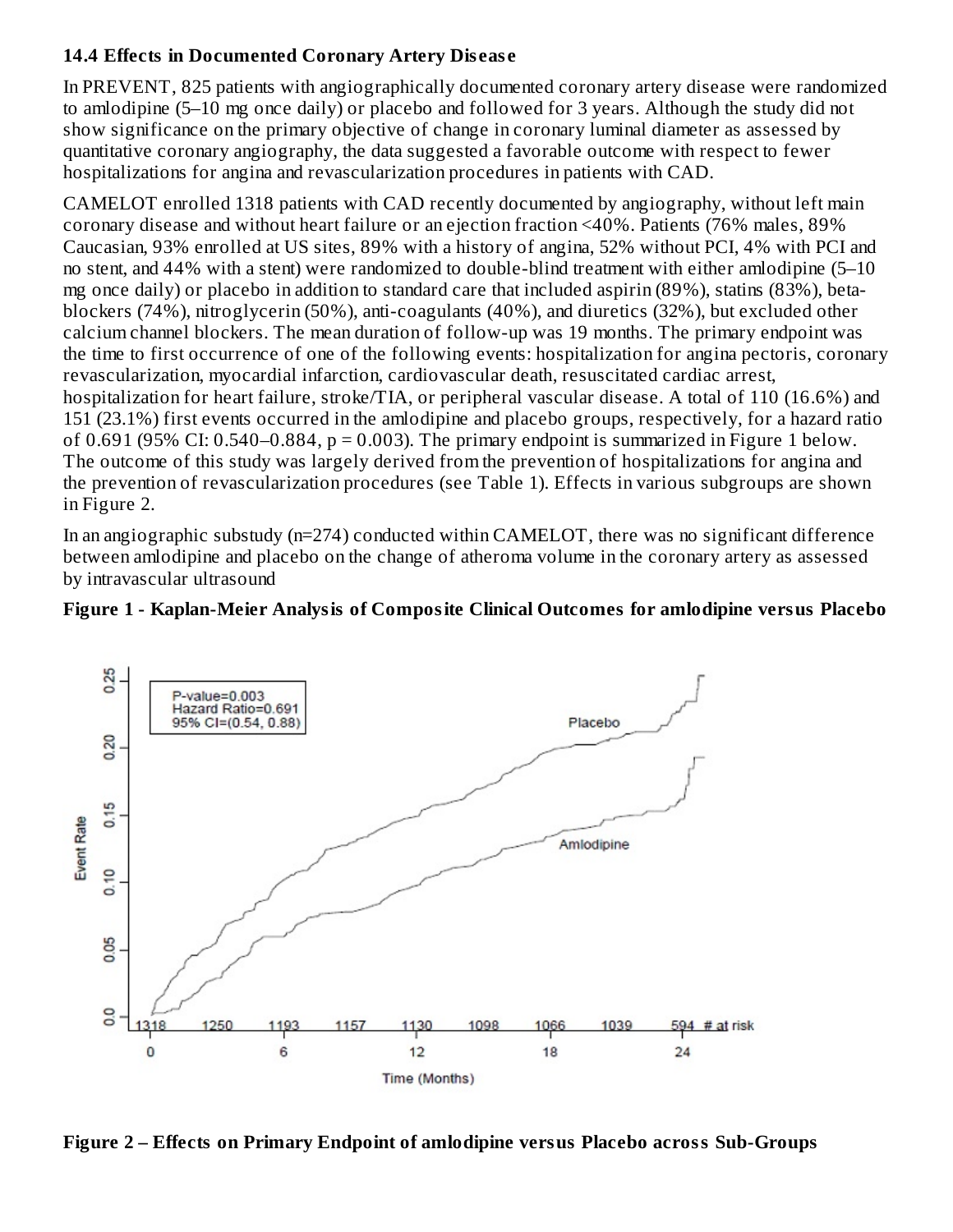

Table 1 below summarizes the significant composite endpoint and clinical outcomes from the composites of the primary endpoint. The other components of the primary endpoint including cardiovascular death, resuscitated cardiac arrest, myocardial infarction, hospitalization for heart failure, stroke/TIA, or peripheral vascular disease did not demonstrate a significant difference between amlodipine and placebo.

| <b>Clinical outcomes</b><br>N(% ) | Amlodipine $(N=663)$ | <b>Placebo</b><br>$(N=655)$ | <b>Risk</b><br><b>Reduction</b><br>(p-value) |
|-----------------------------------|----------------------|-----------------------------|----------------------------------------------|
| <b>Composite CV</b>               | <b>110</b>           | 151                         | 31%                                          |
| <b>EndPoint</b>                   | (16.6)               | (23.1)                      | (0.003)                                      |
| Hospitalization for               | 51                   | 84                          | 42%                                          |
| Angina*                           | (7.7)                | (12.8)                      | (0.002)                                      |
| Coronary                          | 78                   | 103                         | 27%                                          |
| Revascularization*                | (11.8)               | (15.7)                      | (0.033)                                      |

**Table 1. Incidence of Significant Clinical Outcomes for CAMELOT**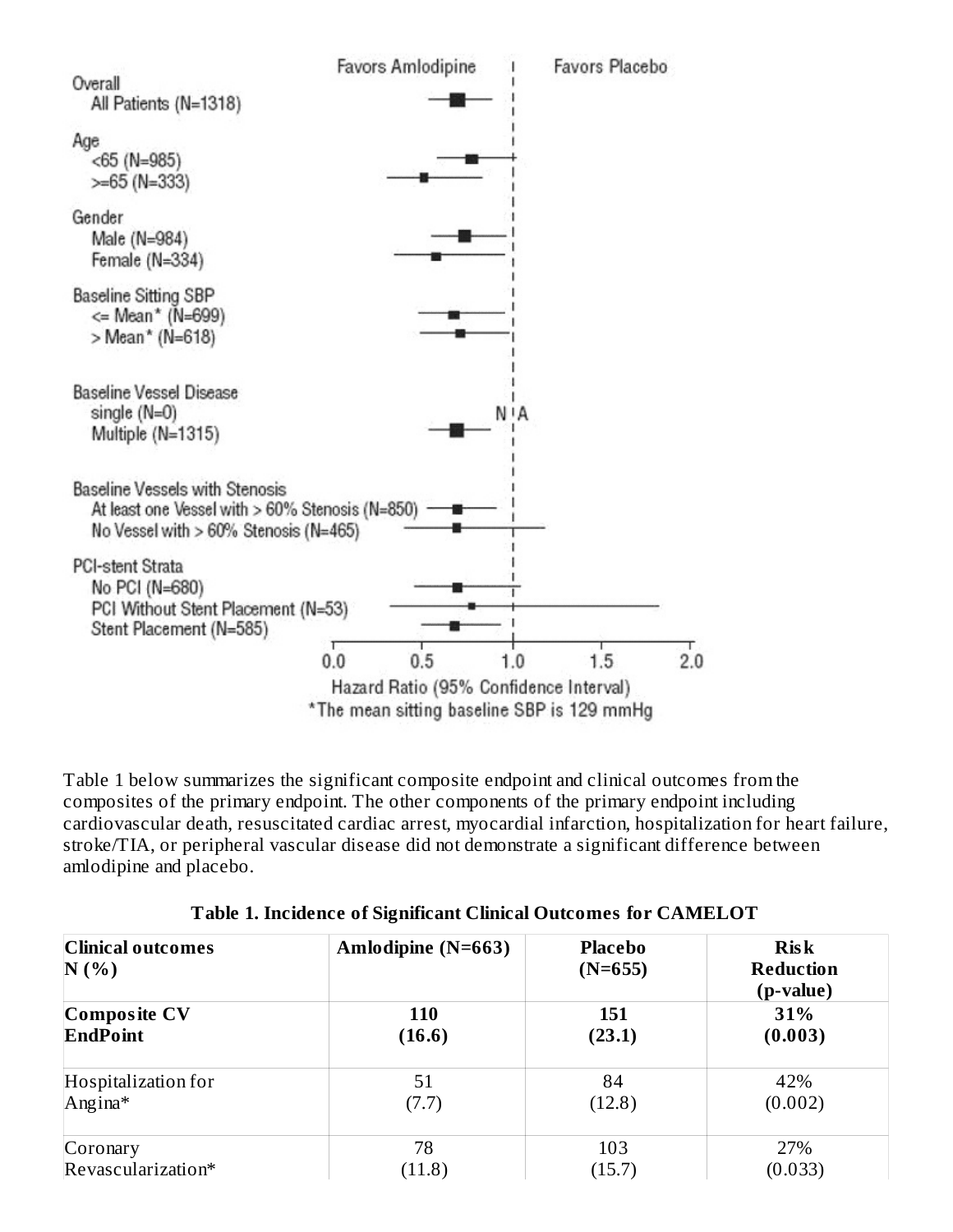| * Total patients with these events |  |  |
|------------------------------------|--|--|

#### **14.5 Studies in Patients with Heart Failure**

Amlodipine has been compared to placebo in four 8–12 week studies of patients with NYHA Class II/III heart failure, involving a total of 697 patients. In these studies, there was no evidence of worsened heart failure based on measures of exercise tolerance, NYHA classification, symptoms, or left ventricular ejection fraction. In a long-term (follow-up at least 6 months, mean 13.8 months) placebo-controlled mortality/morbidity study of amlodipine 5–10 mg in 1153 patients with NYHA Classes III (n=931) or IV (n=222) heart failure on stable doses of diuretics, digoxin, and ACE inhibitors, amlodipine had no effect on the primary endpoint of the study which was the combined endpoint of all-cause mortality and cardiac morbidity (as defined by life-threatening arrhythmia, acute myocardial infarction, or hospitalization for worsened heart failure), or on NYHA classification, or symptoms of heart failure. Total combined allcause mortality and cardiac morbidity events were 222/571 (39%) for patients on amlodipine and 246/583 (42%) for patients on placebo; the cardiac morbid events represented about 25% of the endpoints in the study.

Another study (PRAISE-2) randomized patients with NYHA Class III (80%) or IV (20%) heart failure without clinical symptoms or objective evidence of underlying ischemic disease, on stable doses of ACE inhibitors (99%), digitalis (99%), and diuretics (99%), to placebo (n=827) or amlodipine (n=827) and followed them for a mean of 33 months. There was no statistically significant difference between amlodipine and placebo in the primary endpoint of all-cause mortality (95% confidence limits from 8% reduction to 29% increase on amlodipine). With amlodipine there were more reports of pulmonary edema.

# **16 HOW SUPPLIED/STORAGE AND HANDLING**

# **16.1 How Supplied**

Amlodipine Besylate Tablets USP 2.5mg

White to off-white round flat faced bevelled edged tablets debossed with 'U' on one side and '241' on the other side

NDC 12634-599-00 Bottles of 10

NDC 12634-599-01 Bottles of 100

NDC 12634-599-09 Bottles of 35

NDC 12634-599-12 Bottles of 120

NDC 12634-599-18 Bottles of 180

NDC 12634-599-40 Bottles of 40

NDC 12634-599-42 Bottles of 42

NDC 12634-599-45 Bottles of 45

NDC 12634-599-50 Bottles of 50

NDC 12634-599-52 Blister Pack of 12

NDC 12634-599-54 Blister Pack of 14

NDC 12634-599-57 Blister Pack of 20

NDC 12634-599-59 Blister Pack of 30

NDC 12634-599-60 Bottles of 60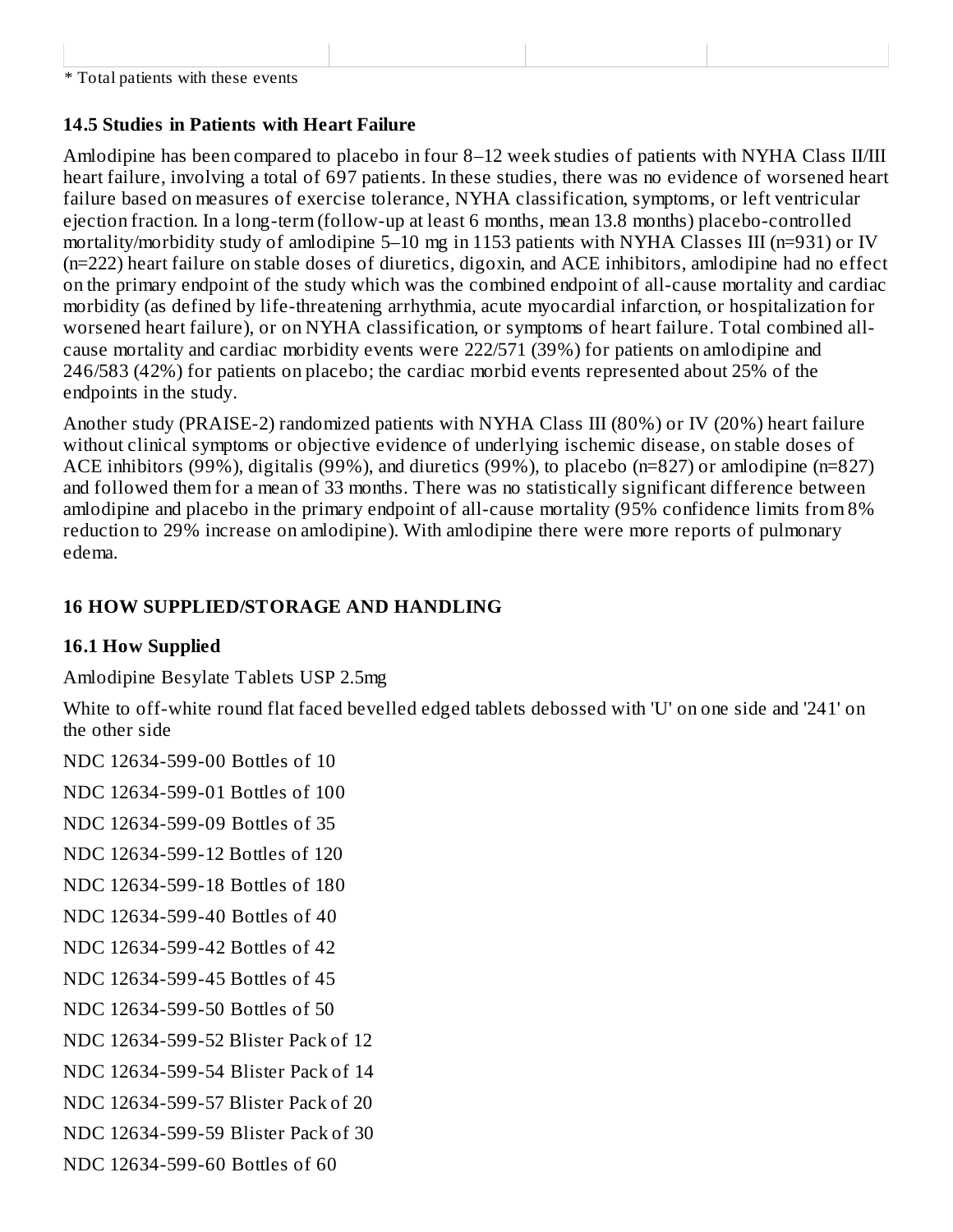NDC 12634-599-61 Blister Pack of 10 NDC 12634-599-63 Blister Pack of 3

NDC 12634-599-66 Blister Pack of 6

NDC 12634-599-67 Blister Pack of 7

NDC 12634-599-69 Blister Pack of 9

NDC 12634-599-71 Bottles of 30

NDC 12634-599-74 Bottles of 24 NDC 12634-599-78 Bottles of 28

NDC 12634-599-79 Bottles of 25

NDC 12634-599-80 Bottles of 20

NDC 12634-599-81 Bottles of 21

NDC 12634-599-82 Bottles of 12 NDC 12634-599-84 Bottles of 14

NDC 12634-599-85 Bottles of 15

NDC 12634-599-90 Bottles of 90

NDC 12634-599-91 Blister Pack of 1

NDC 12634-599-92 Bottles of 2

NDC 12634-599-93 Bottles of 3

NDC 12634-599-94 Bottles of 4

NDC 12634-599-95 Bottles of 5

NDC 12634-599-96 Bottles of 6

NDC 12634-599-97 Bottles of 7

NDC 12634-599-98 Bottles of 8

NDC 12634-599-99 Bottles of 9

#### **16.2 Storage**

Store at 20º to 25°C (68° to 77º F); excursions permitted between 15° to 30°C (59° to 86°F) [see USP Controlled Room Temperature] and dispense in tight, light-resistant containers.

**Additional Summary of Information About leaflets can be obtained by calling Unichem at 1-866- 562-4616.**

Manufactured by:

#### **UNICHEM LABORATORIES LTD.**

Pilerne Ind. Estate, Pilerne, Bardez,

Goa 403 511, India.

and

# **UNICHEM LABORATORIES LTD.**

Ind Area, Meerut Road, Ghaziabad – 201 003, India

Marketed by: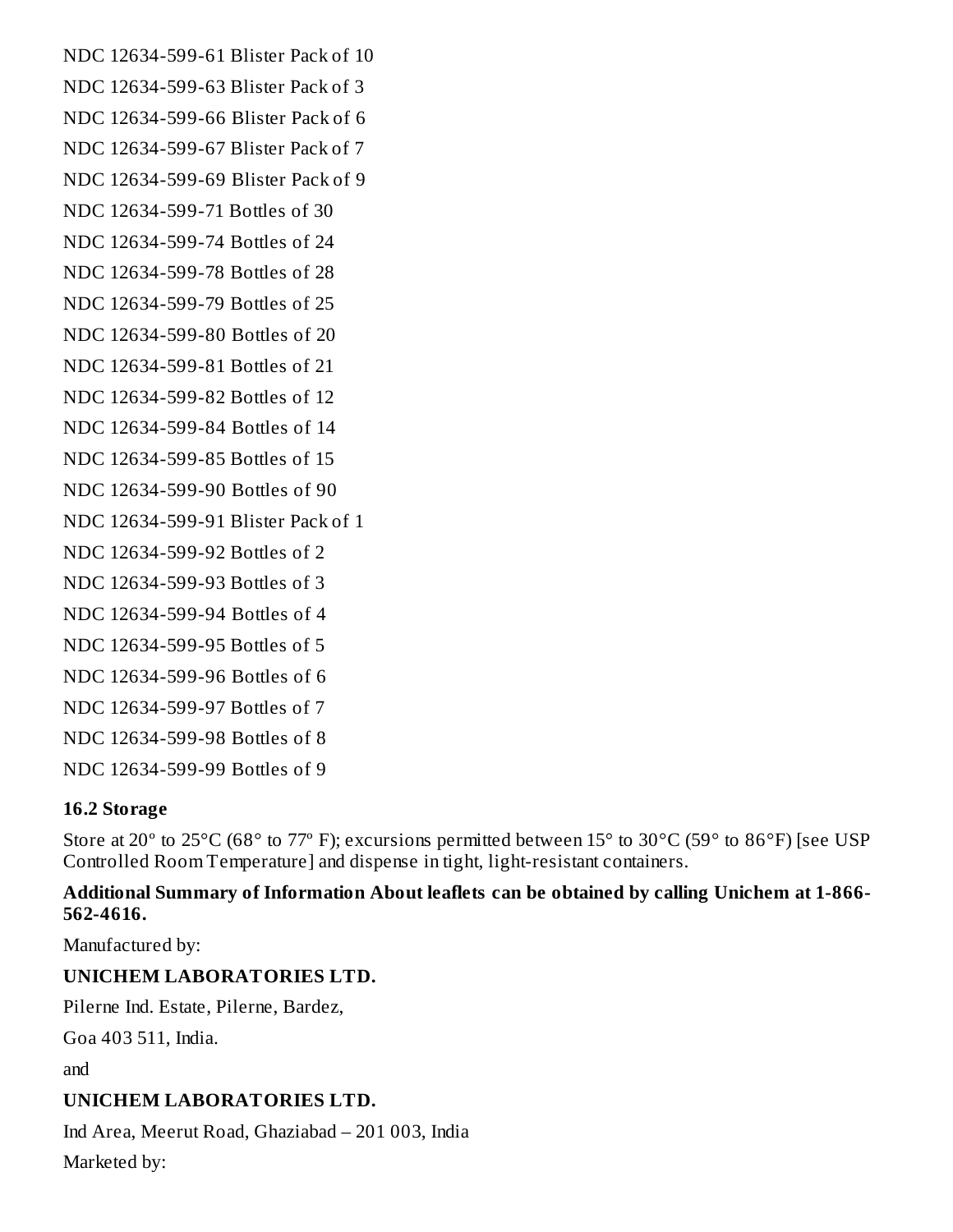

Hasbrouck Heights, NJ 07604 05-R-06/2016

13008422

Repackaged & Distributed by:

Apotheca Inc.

Phoenix, AZ 85006

# **SUMMARY OF INFORMATION ABOUT**

# **Amlodipine Besylate Tablets USP**

Read this information carefully before you start taking **amlodipine besylate tablets** and each time you refill your prescription. There may be new information. This information does not replace talking with your doctor. If you have any questions about **amlodipine besylate tablets**, ask your doctor. Your doctor will know if **amlodipine besylate tablets** are right for you.

### **What are amlodipine besylate tablets?**

**Amlodipine besylate tablets** are a type of medicine known as a calcium channel blocker (CCB). It is used to treat high blood pressure (hypertension) and a type of chest pain called angina. It can be used by itself or with other medicines to treat these conditions.

### **High Blood Pressure (hypertension)**

High blood pressure comes from blood pushing too hard against your blood vessels. **Amlodipine besylate tablets** relaxes your blood vessels, which lets your blood flow more easily and helps lower your blood pressure. Drugs that lower blood pressure lower your risk of having a stroke or heart attack.

#### **Angina**

Angina is a pain or discomfort that keeps coming back when part of your heart does not get enough blood. Angina feels like a pressing or squeezing pain, usually in your chest under the breastbone. Sometimes you can feel it in your shoulders, arms, neck, jaws, or back. **Amlodipine besylate tablets** can relieve this pain.

#### **Who should not us e amlodipine besylate tablets?**

Do not use **amlodipine besylate tablets** if you are allergic to amlodipine (the active ingredient in **amlodipine besylate tablets**), or to the inactive ingredients. Your doctor or pharmacist can give you a list of these ingredients.

# **What should I tell my doctor before taking amlodipine besylate tablets?**

Tell your doctor about any prescription and non-prescription medicines you are taking, including natural or herbal remedies. Tell your doctor if you:

- ever had heart disease
- ever had liver problems
- are pregnant, or plan to become pregnant. Your doctor will decide if **amlodipine besylate tablets** is the best treatment for you.
- are breast-feeding. Do not breast-feed while taking **amlodipine besylate tablets** . You can stop breast-feeding or take a different medicine.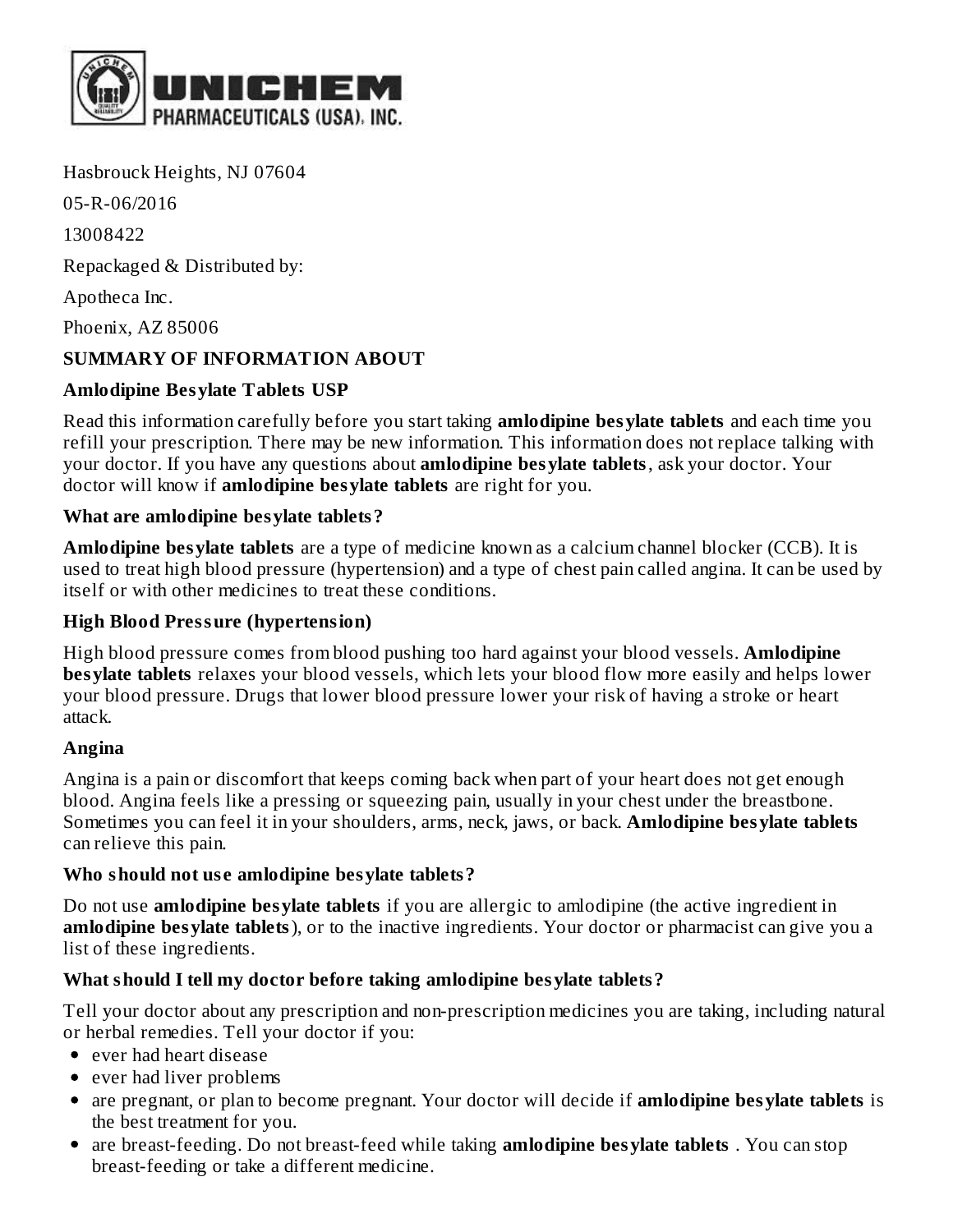#### **How should I take amlodipine besylate tablets?**

- Take **amlodipine besylate tablets** once a day, with or without food.
- It may be easier to take your dose if you do it at the same time every day, such as with breakfast or dinner, or at bedtime. Do not take more than one dose of **amlodipine besylate tablets** at a time.
- If you miss a dose, take it as soon as you remember. Do not take **amlodipine besylate tablets** if it has been more than 12 hours since you missed your last dose. Wait and take the next dose at your regular time.
- **Other medicines:** You can use nitroglycerin and **amlodipine besylate tablets** together. If you take nitroglycerin for angina, don't stop taking it while you are taking **amlodipine besylate tablets.**
- While you are taking **amlodipine besylate tablets** , do not stop taking your other prescription medicines, including any other blood pressure medicines, without talking to your doctor.
- If you took too much **amlodipine besylate tablets** , call your doctor or Poison Control Center, or go to the nearest hospital emergency room right away.

# **What should I avoid while taking amlodipine besylate tablets?**

- **Do not** breast-feed. It is not known if **amlodipine** will pass through your milk.
- **Do not** start any new prescription or non-prescription medicines or supplements, unless you check with your doctor first.

# **What are the possible side effects of amlodipine besylate tablets?**

**Amlodipine besylate tablets** may cause the following side effects. Most side effects are mild or moderate:

- swelling of your legs or ankles
- tiredness, extreme sleepiness
- stomach pain, nausea
- dizziness
- flushing (hot or warm feeling in your face)
- arrhythmia (irregular heartbeat)
- heart palpitations (very fast heartbeat)
- muscle rigidity, tremor and/or abnormal muscle movement

It is rare, but when you first start taking **amlodipine besylate tablets** or increase your dose, you may have a heart attack or your angina may get worse. If that happens, call your doctor right away or go directly to a hospital emergency room.

Tell your doctor if you are concerned about any side effects you experience. These are not all the possible side effects of **amlodipine besylate tablets**. For a complete list, ask your doctor or pharmacist.

# **How do I store amlodipine besylate tablets?**

Keep **amlodipine besylate tablets** away from children. Store at 20º to 25°C (68° to 77º F); excursions permitted between 15° to 30°C (59° to 86°F) [see USP Controlled Room Temperature] and dispense in tight, light-resistant containers. Keep **amlodipine besylate tablets** out of the light. Do not store in the bathroom. Keep **amlodipine besylate tablets** in a dry place.

# **General advice about amlodipine besylate tablets**

Sometimes, doctors will prescribe a medicine for a condition that is not written in the patient information leaflets. Only use **amlodipine besylate tablets** the way your doctor told you to. Do not give **amlodipine besylate tablets** to other people, even if they have the same symptoms you have. It may harm them.

You can ask your pharmacist or doctor for information about **amlodipine besylate tablets**, or you can contact Unichem Pharmaceuticals (USA), Inc., at 1 866-562-4616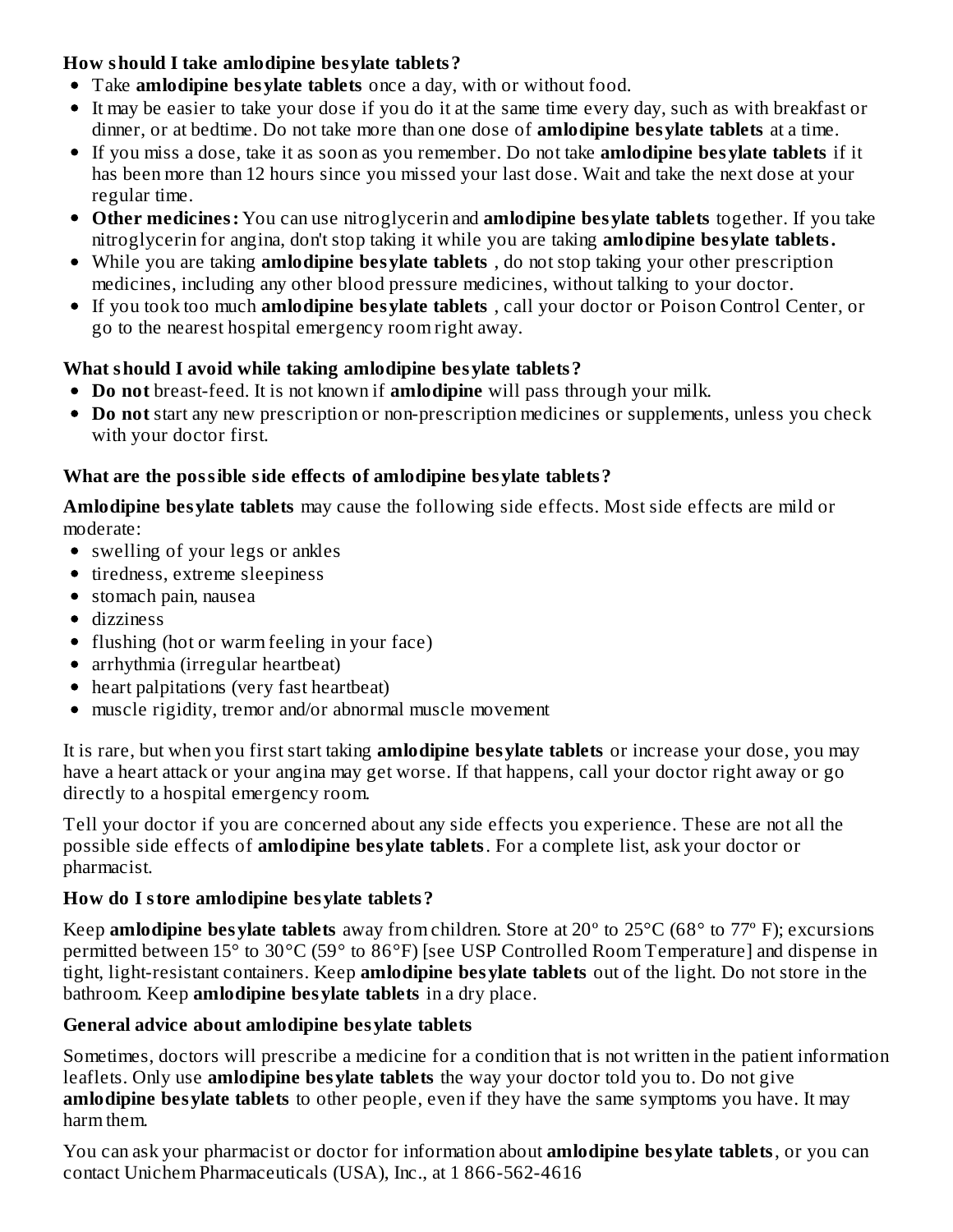#### **Additional Summary of Information About leaflets can be obtained by calling Unichem at 1-866- 562-4616.**

Manufactured by:

### **UNICHEM LABORATORIES LTD.**

Pilerne Ind. Estate, Pilerne, Bardez,

Goa 403 511, India.

and

### **UNICHEM LABORATORIES LTD.**

Ind Area, Meerut Road, Ghaziabad – 201 003, India Marketed by:



#### Hasbrouck Heights, NJ 07604

#### 03-R-06/2016

#### 13008422



# **AMLODIPINE BESYLATE**

amlodipine besylate tablet

| <b>Product Information</b>     |                         |                    |                              |
|--------------------------------|-------------------------|--------------------|------------------------------|
| <b>Product Type</b>            | HUMAN PRESCRIPTION DRUG | Item Code (Source) | NDC:12634-599(NDC:29300-241) |
| <b>Route of Administration</b> | ORAL                    |                    |                              |
|                                |                         |                    |                              |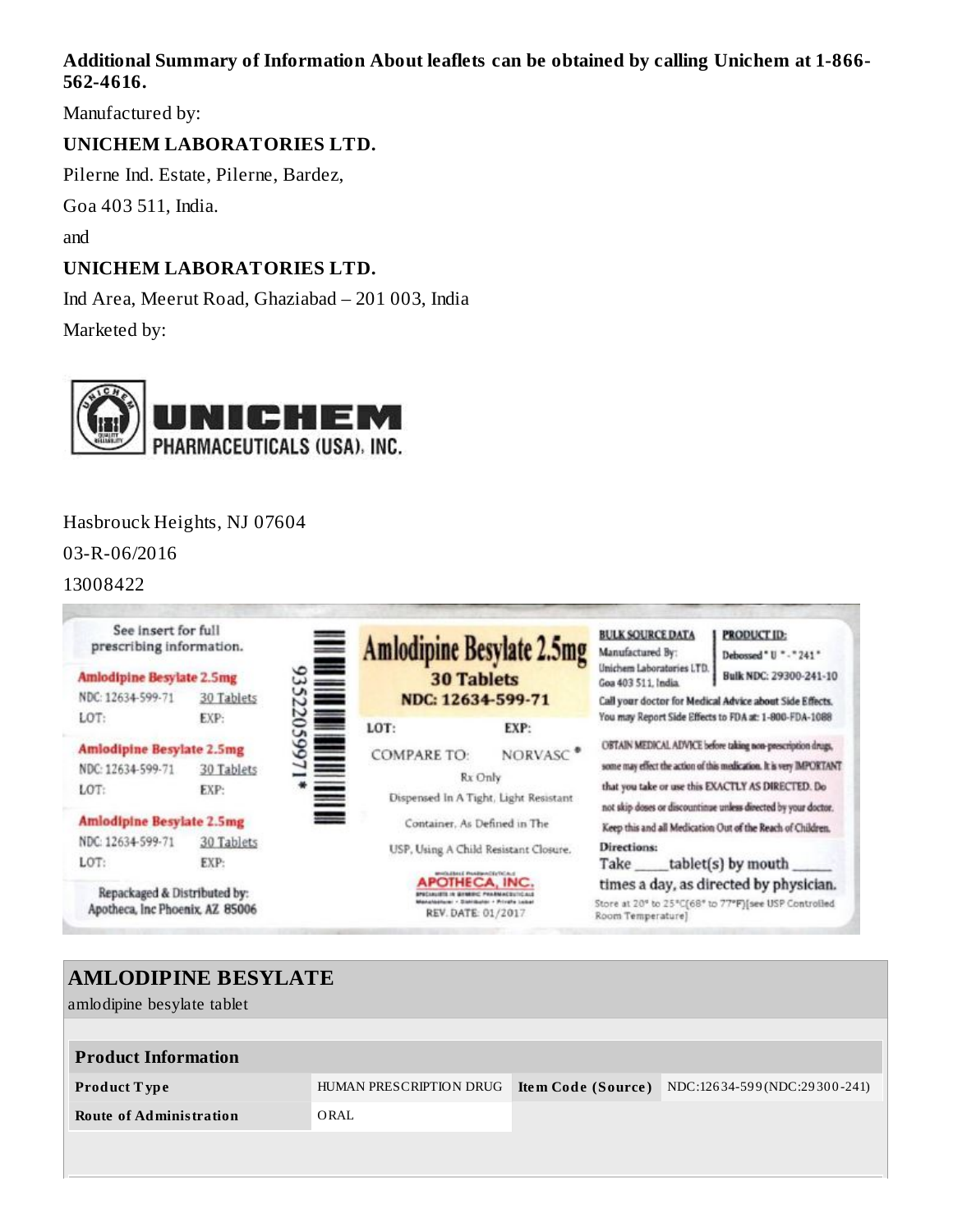|                                                    | <b>Active Ingredient/Active Moiety</b> |                                                                       |                     |                                       |          |                           |
|----------------------------------------------------|----------------------------------------|-----------------------------------------------------------------------|---------------------|---------------------------------------|----------|---------------------------|
| <b>Ingredient Name</b><br><b>Basis of Strength</b> |                                        |                                                                       |                     |                                       |          | Strength                  |
|                                                    |                                        | AMLODIPINE BESYLATE (UNII: 864V2Q084H) (AMLODIPINE - UNII:1J444QC288) |                     | <b>AMLODIPINE</b>                     |          | 2.5 <sub>mg</sub>         |
|                                                    |                                        |                                                                       |                     |                                       |          |                           |
|                                                    | <b>Inactive Ingredients</b>            |                                                                       |                     |                                       |          |                           |
|                                                    |                                        | <b>Ingredient Name</b>                                                |                     |                                       |          | Strength                  |
|                                                    |                                        | ANHYDROUS DIBASIC CALCIUM PHOSPHATE (UNII: L11K75P92J)                |                     |                                       |          |                           |
|                                                    |                                        | CELLULOSE, MICRO CRYSTALLINE (UNII: OP1R32D61U)                       |                     |                                       |          |                           |
|                                                    |                                        | MAGNESIUM STEARATE (UNII: 70097M6I30)                                 |                     |                                       |          |                           |
|                                                    |                                        | SODIUM STARCH GLYCOLATE TYPE A POTATO (UNII: 5856J3G2A2)              |                     |                                       |          |                           |
|                                                    |                                        |                                                                       |                     |                                       |          |                           |
|                                                    | <b>Product Characteristics</b>         |                                                                       |                     |                                       |          |                           |
|                                                    | Color                                  | white (white to off-white)                                            | <b>Score</b>        |                                       | no score |                           |
|                                                    | <b>Shape</b>                           | <b>ROUND</b>                                                          | <b>Size</b>         |                                       | 7mm      |                           |
|                                                    | Flavor                                 |                                                                       | <b>Imprint Code</b> |                                       | U;241    |                           |
|                                                    | <b>Contains</b>                        |                                                                       |                     |                                       |          |                           |
|                                                    |                                        |                                                                       |                     |                                       |          |                           |
|                                                    |                                        |                                                                       |                     |                                       |          |                           |
|                                                    | Packaging                              |                                                                       |                     |                                       |          |                           |
| #                                                  | <b>Item Code</b>                       | <b>Package Description</b>                                            |                     | <b>Marketing Start</b><br><b>Date</b> |          | <b>Marketing End Date</b> |
| 1                                                  | NDC:12634-599-<br>0 <sub>0</sub>       | 10 in 1 BOTTLE; Type 0: Not a Combination Product                     | 03/03/2014          |                                       |          |                           |
| $\overline{2}$                                     |                                        | NDC:12634-599-01 100 in 1 BOTTLE; Type 0: Not a Combination Product   | 03/03/2014          |                                       |          |                           |
| 3                                                  | NDC:12634-599-<br>09                   | 35 in 1 BOTTLE; Type 0: Not a Combination Product                     | 03/03/2014          |                                       |          |                           |
| 4                                                  |                                        | NDC:12634-599-12 120 in 1 BOTTLE; Type 0: Not a Combination Product   | 03/03/2014          |                                       |          |                           |
| 5                                                  |                                        | NDC:12634-599-18 180 in 1 BOTTLE; Type 0: Not a Combination Product   | 03/03/2014          |                                       |          |                           |
| 6                                                  | NDC:12634-599-<br>40                   | 40 in 1 BOTTLE; Type 0: Not a Combination Product                     | 03/03/2014          |                                       |          |                           |
| 7                                                  |                                        | NDC:12634-599-42 42 in 1 BOTTLE; Type 0: Not a Combination Product    | 03/03/2014          |                                       |          |                           |
| 8                                                  |                                        | NDC:12634-599-45   45 in 1 BOTTLE; Type 0: Not a Combination Product  | 03/03/2014          |                                       |          |                           |
| 9                                                  | NDC:12634-599-<br>50                   | 50 in 1 BOTTLE; Type 0: Not a Combination Product                     | 03/03/2014          |                                       |          |                           |
|                                                    | 10 NDC:12634-599-52                    | 12 in 1 BLISTER PACK; Type 0: Not a Combination<br>Pro duct           | 03/03/2014          |                                       |          |                           |
|                                                    | 11 NDC:12634-599-54                    | 14 in 1 BLISTER PACK; Type 0: Not a Combination<br>Product            | 03/03/2014          |                                       |          |                           |
|                                                    | 12   NDC:12634-599-57                  | 20 in 1 BLISTER PACK; Type 0: Not a Combination<br>Pro duct           | 03/03/2014          |                                       |          |                           |
| 13                                                 | NDC:12634-599-<br>59                   | 30 in 1 BLISTER PACK; Type 0: Not a Combination<br>Pro duct           | 03/03/2014          |                                       |          |                           |
| 14                                                 | NDC:12634-599-<br>60                   | 60 in 1 BOTTLE; Type 0: Not a Combination Product                     | 03/03/2014          |                                       |          |                           |
|                                                    | 15 NDC:12634-599-61                    | 10 in 1 BLISTER PACK; Type 0: Not a Combination<br>Product            | 03/03/2014          |                                       |          |                           |
| 16                                                 | NDC:12634-599-<br>63                   | 3 in 1 BLISTER PACK; Type 0: Not a Combination Product 03/03/2014     |                     |                                       |          |                           |
| 17                                                 | NDC:12634-599-<br>66                   | 6 in 1 BLISTER PACK; Type 0: Not a Combination Product 03/03/2014     |                     |                                       |          |                           |
| 1 Q                                                | NDC:12634-599-                         | 7 in 1 RI KTED DACK. Tung 0. Not a Combination Droduct 03/03/2001/    |                     |                                       |          |                           |